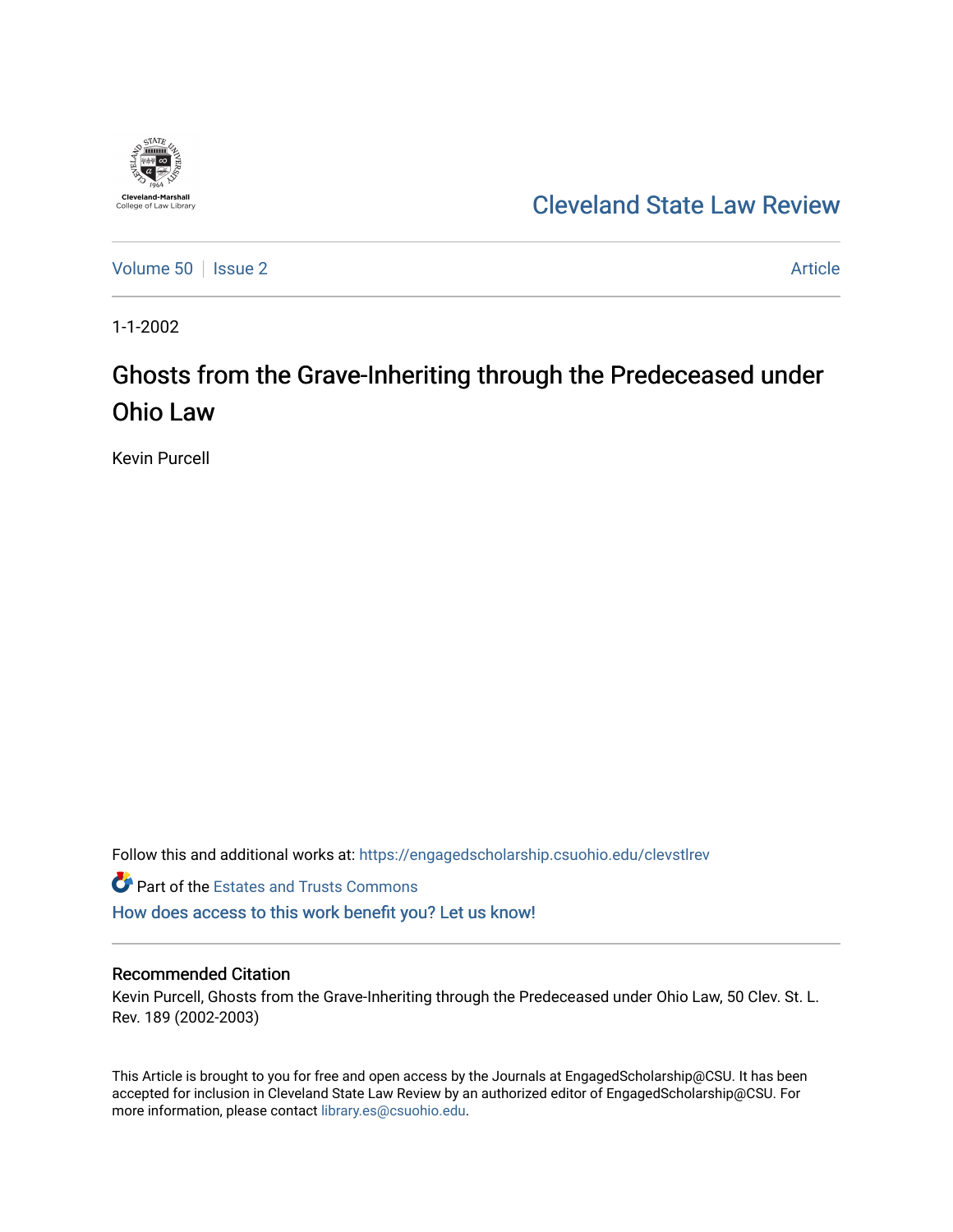## GHOSTS FROM THE GRAVE–INHERITING THROUGH THE PREDECEASED UNDER OHIO LAW

### KEVIN PURCELL<sup>1</sup>

| L        |                                                 | 189   |
|----------|-------------------------------------------------|-------|
| $\Pi$ .  | <b>INHERITANCE THROUGH A PREDECEASED PERSON</b> |       |
|          |                                                 |       |
| III.     | <b>INHERITANCE THROUGH A PREDECEASED PERSON</b> |       |
|          |                                                 |       |
| $IV_{-}$ | <b>INHERITANCE THROUGH A PREDECEASED PERSON</b> |       |
|          |                                                 |       |
| V.       | <b>INHERITANCE THROUGH PAYABLE ON DEATH</b>     |       |
|          |                                                 | . 203 |
| VI.      | THE LESSON FOR THE PRACTITIONER-THE NEED TO     |       |
|          |                                                 | . 207 |
|          |                                                 |       |
|          |                                                 |       |
|          |                                                 |       |
|          |                                                 |       |
|          | E.                                              |       |
|          |                                                 |       |

#### I. INTRODUCTION

This Article seeks to advise the estate-planning attorney that Ohio's laws concerning inheriting through predeceased persons is a labyrinth of arbitrary rules, the majority of which serve no apparent public policy. Specifically, very different sets of rules apply to inheriting through a predeceased person via intestacy, a will, a living trust, or a "beneficiary designation" type account, such as a "payable on death" account (hereinafter P.O.D.).

Additionally, Ohio law contains surprisingly high doses of ambiguity in some of the most basic principles of law relating to inheriting through predeceased next of kin or predeceased named-beneficiaries in a dispositive-planning instrument.

Rather than an exercise in academia, this Article will argue that understanding and then planning around the problems contained in these rules is extremely important to the Ohio estate-planning attorney.

j

<sup>&</sup>lt;sup>1</sup>Kevin Purcell is an attorney-at-law licensed to practice in the State of Ohio. He is an honors graduate from John Carroll University with a B.A. in philosophy in 1974. Mr. Purcell has previously worked at the Cuyahoga County Probate Court (1976-1978). Grateful appreciation is extended to paralegal Carolyn Zilch for her assistance in editing this Article and in creation of its graphic designs.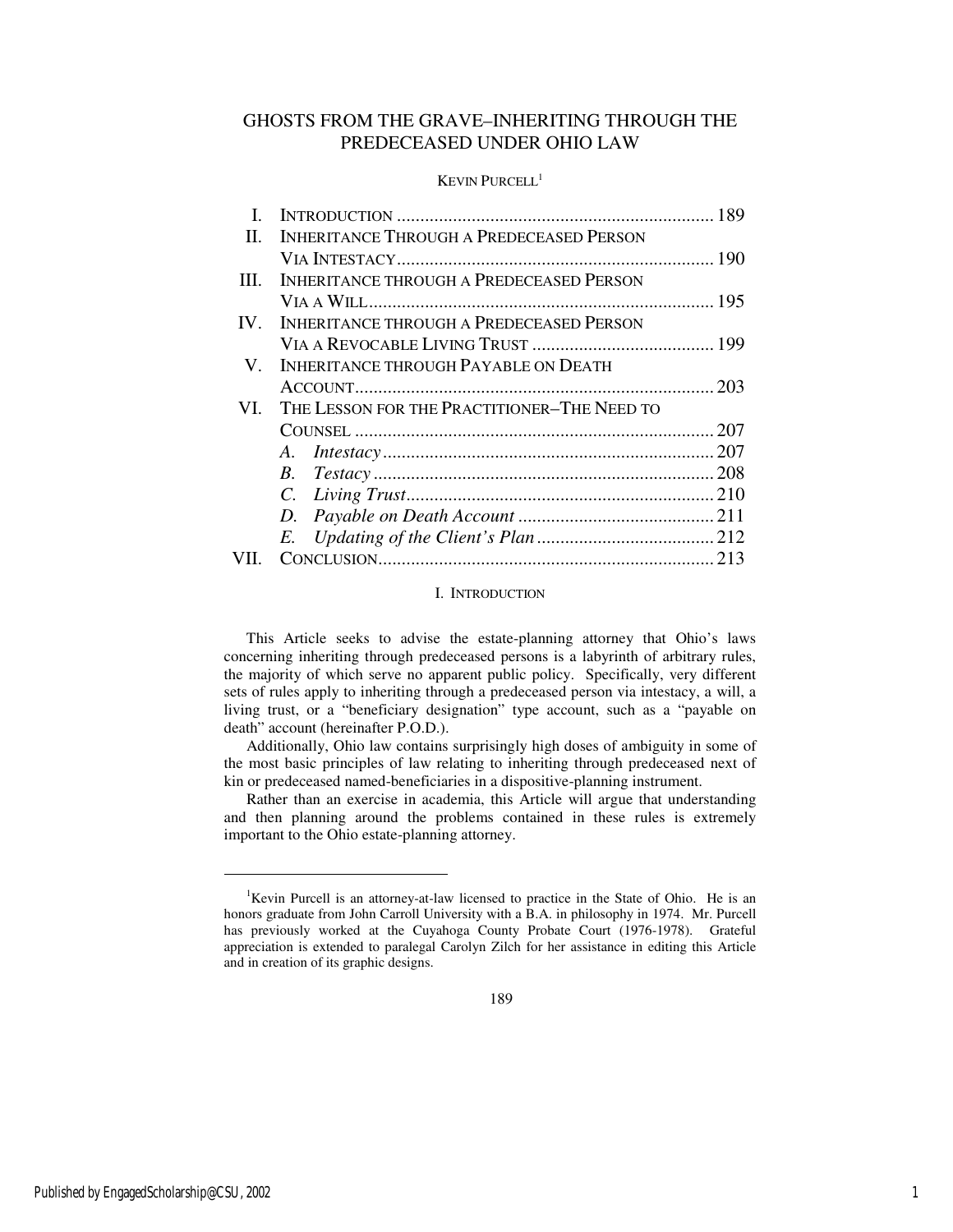Evidence exists that named beneficiaries predeceasing their donors is common.<sup>2</sup> Failure to counsel clients about the operation of these rules in the event that a client's intended beneficiary predeceases him or her runs a high risk of arguably the worst of all estate planning consequences—inheritance of a client's assets by unintended heirs.

In sections II through V, I will summarize Ohio's laws regarding inheritance through predeceased persons in the four previously-referenced contexts: intestacy, testacy, revocable living trusts, and P.O.D.-type designations. In sections VI and VII, I will explore strategies to deal with these various sets of rules in real-life planning contexts.

#### II. INHERITANCE THROUGH A PREDECEASED PERSON VIA INTESTACY

Section 2105.06 of the Ohio Revised Code (hereinafter "O.R.C.") is the primary statute concerning intestate succession. (It is often the only Probate statute memorized by law students by its number.) Having gone through several metamorphoses during the years, its current version, effective March 22, 2001, provides in its entirety:

When a person dies intestate having title or right to any personal property, or to any real estate or inheritance, in this state, the personal property shall be distributed, and the real estate or inheritance shall descend and pass in parcenary, except as otherwise provided by law, in the following course:

(A) If there is no surviving spouse, to the children of the intestate or their lineal descendants, per stirpes;

(B) If there is a spouse and one or more children of the decedent or their lineal descendants surviving, and all of the decedent's children who survive or have lineal descendants surviving also are children of the surviving spouse, then the whole to the surviving spouse;

(C) If there is a spouse and one child of the decedent or the child's lineal descendants surviving and the surviving spouse is not the natural or adoptive parent of the decedent's child, the first twenty thousand dollars plus one-half of the balance of the intestate estate to the spouse and the remainder to the child or child's lineal descendant, per stirpes.

(D) If there is a spouse and more than one child or their lineal descendants surviving, the first sixty thousand dollars if the spouse is the natural or adoptive parent of one, but not all, of the children, or the first twenty thousand dollars if the spouse is the natural or adoptive parent of none of the children, plus one-third of the balance of the intestate estate to the

https://engagedscholarship.csuohio.edu/clevstlrev/vol50/iss2/4 2

 $2$ In an informal study of 150 families referred to a law firm by financial planners during a 12 month period in the mid-1990's, one Ohio attorney tracked the average age of the clients' wills. The average was 19.6 years. (Study by Scott Williams, attorney at law Berea, Ohio). Interview with Scott Williams, Attorney in Berea, Ohio (2001-2002).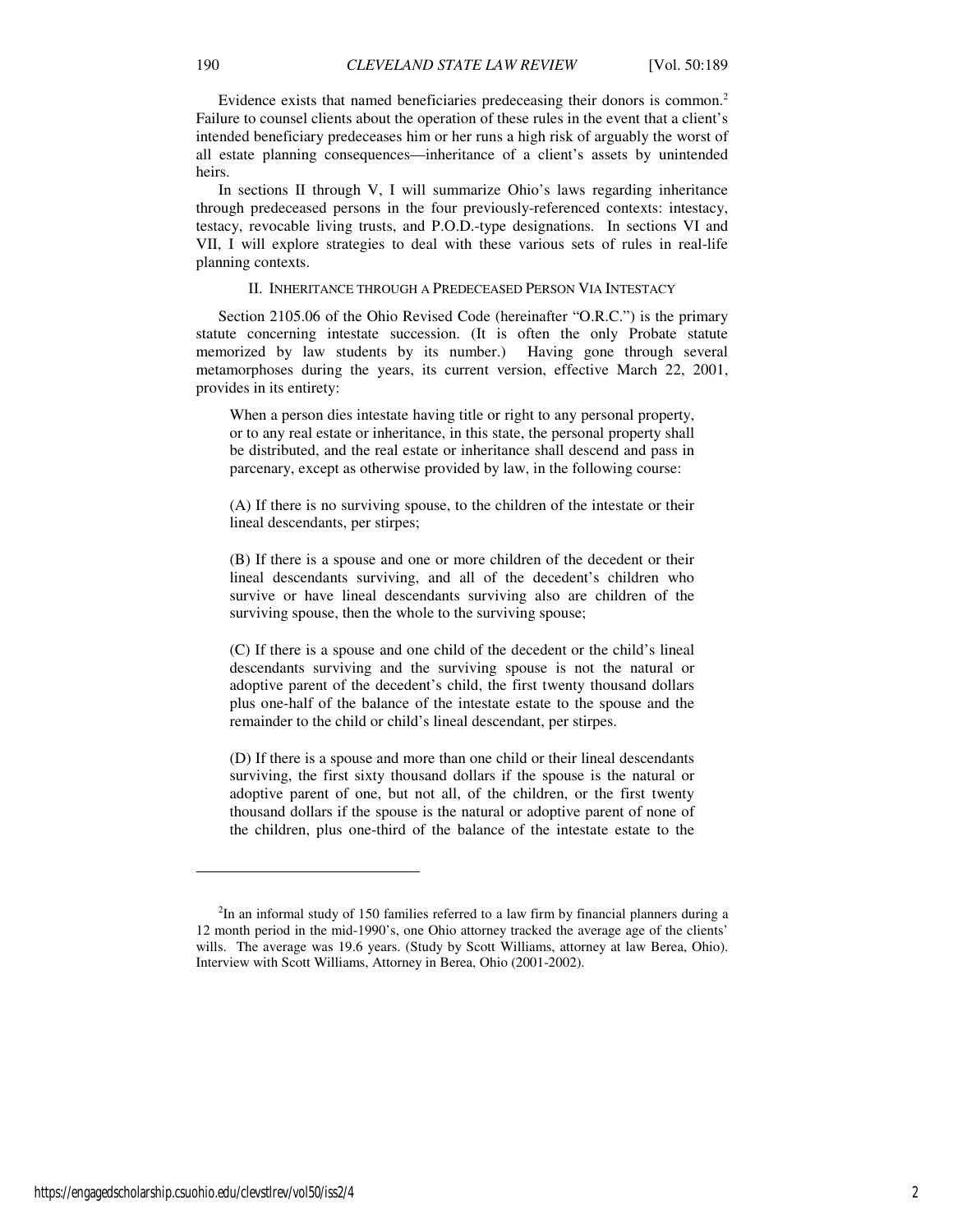spouse and the remainder to the children equally, or to the lineal descendants of any deceased child, per stirpes;

(E) If there are no children or their lineal descendants, then the whole to the surviving spouse;

(F) If there is no spouse and no children or their lineal descendants, to the parents of the intestate equally, or to the surviving parent;

(G) If there is no spouse, no children or their lineal descendants, and no parent surviving, to the brothers and sisters, whether of the whole or of the half blood of the intestate, or their lineal descendants, per stirpes;

(H) If there are no brothers or sisters or their lineal descendants, one-half to the paternal grandparents of the intestate equally, or to the survivor of them, and one-half to the maternal grandparents of the intestate equally, or to the survivor of them;

(I) If there is no paternal grandparent or no maternal grandparent, one-half to the lineal descendants of the deceased grandparents, per stirpes; if there are no such lineal descendants, then to the surviving grandparents or their lineal descendants, per stirpes; if there are no surviving grandparents or their lineal descendants, then to the next of kin of the intestate, provided there shall be no representation among such next of kin;

(J) If there are no next of kin, to stepchildren or their lineal descendants, per stirpes;

(K) If there are no stepchildren or their lineal descendants, escheat to the state.<sup>3</sup>

Section (A) of the statute uses that popular Latin phrase "per stirpes," which simply means "by the roots."<sup>4</sup> Inheritance in this manner is often referred to as taking by "representation"<sup>5</sup> and means not taking in one's own right, "but as representatives of a person who, if that person had survived, would have shared equally with the others."<sup>6</sup> An applicable part of Section 2105.13 of the code actually gives a de facto example of the term's application:

If some of the children of an intestate are living and others are dead, the estate shall descend to the children who are living and to the lineal descendants of such children as are dead, so that each child who is living will inherit the share to which he would have been entitled if all the children of the intestate were living, and the lineal descendants of the

5 *See* 31 OHIO JUR. 3D *Decendents' Estates* § 95 (2002).

6 *Id.* 

 $3$ OHIO REV. CODE ANN. § 2105.06 (West 2002).

<sup>4</sup> *See* ANGELA G. CARLIN, MERRICK-RIPNER PROBATE LAW § 15.21, at 331 (2002).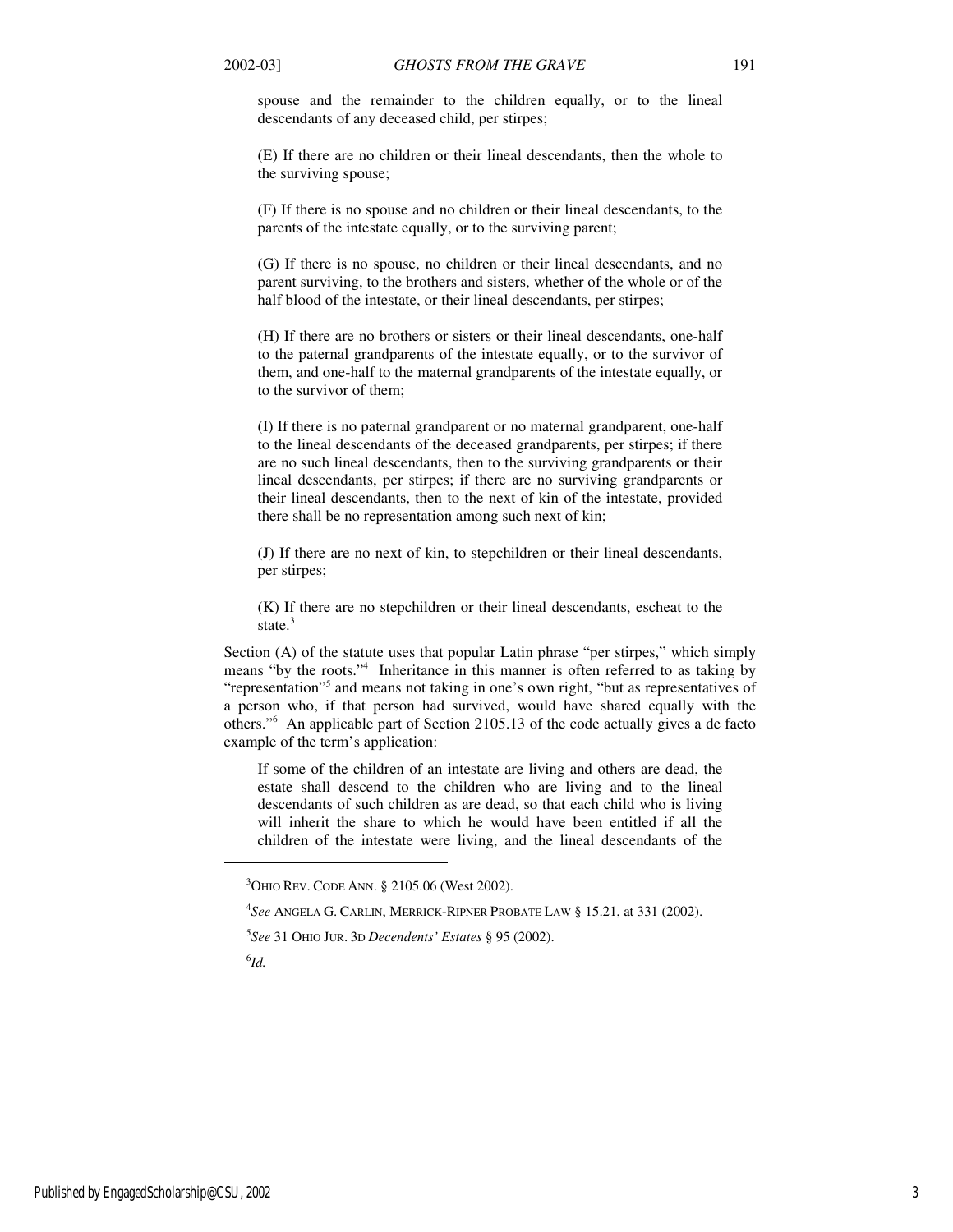deceased child will inherit *equal parts of that portion of the estate* to which such deceased child would be entitled if he were living.<sup>7</sup>

Intestate per stirpes inheritance, however, is subject to exceptions. There are two major exceptions to intestate per stirpes inheritance. The first exception is best illustrated by the following example: Someone dies; she is the parent of two predeceased daughters, Maxi and Mini. Maxi died leaving six children surviving. Mini died leaving one child surviving. The family tree is illustrated as follows:



What percentages does each of the six grandchildren take? Section 2105.06(A) seems to say that the six sibling grandchildren of Maxi would each inherit 1/12th and the "only child" grandchild of Mini would inherit a full  $1/2$ .<sup>8</sup> Section 2105.12, however, must also be taken into account. That statute provides:

When all the descendants of an intestate, in a direct line of descent, are on an equal degree on consanguinity to the intestate, the estate shall pass to such persons in equal parts, however remote from the intestate such equal and common degree of consanguinity may be.<sup>9</sup>

The type of taking set forth in Section 2105.12 is referred to as "per capita."<sup>10</sup> It imports a taking "...in equal shares among a class of persons ... One who takes per capita takes directly in his own right, not because he represents anyone else. Taking per capita precludes representation."<sup>11</sup>

A literal reading of these two statutes would suggest they are in conflict. The seminal treatise *Merrick-Ripner Probate Law*, however, suggests that a *pari materi* reading of the statutes invites a conclusion that "[t]hose heirs in the nearest class of [living] next of kin take per capita. Lineal descendants of deceased members of the one class take per stirpes ..."<sup>12</sup> Specifically citing and adopting *Merrick Ripner*'s

 $\overline{a}$ 

 $7$ OHIO REV. CODE ANN. § 2105.13 (West 2002) (emphasis added).

<sup>8</sup> *See* OHIO REV. CODE ANN. § 2105.06 (West 2002).

 $9$ OHIO REV. CODE ANN. § 2105.12 (West 2002).

<sup>10</sup>*See* 31 OHIO JUR. 3d *Decedents' Estates* § 97 (2002).

<sup>11</sup>31 OHIO JUR. 3d *Decendents' Estates* § 94 (2002).

<sup>12</sup>*See* CARLIN, *supra* note 4, § 15.45 (citations omitted).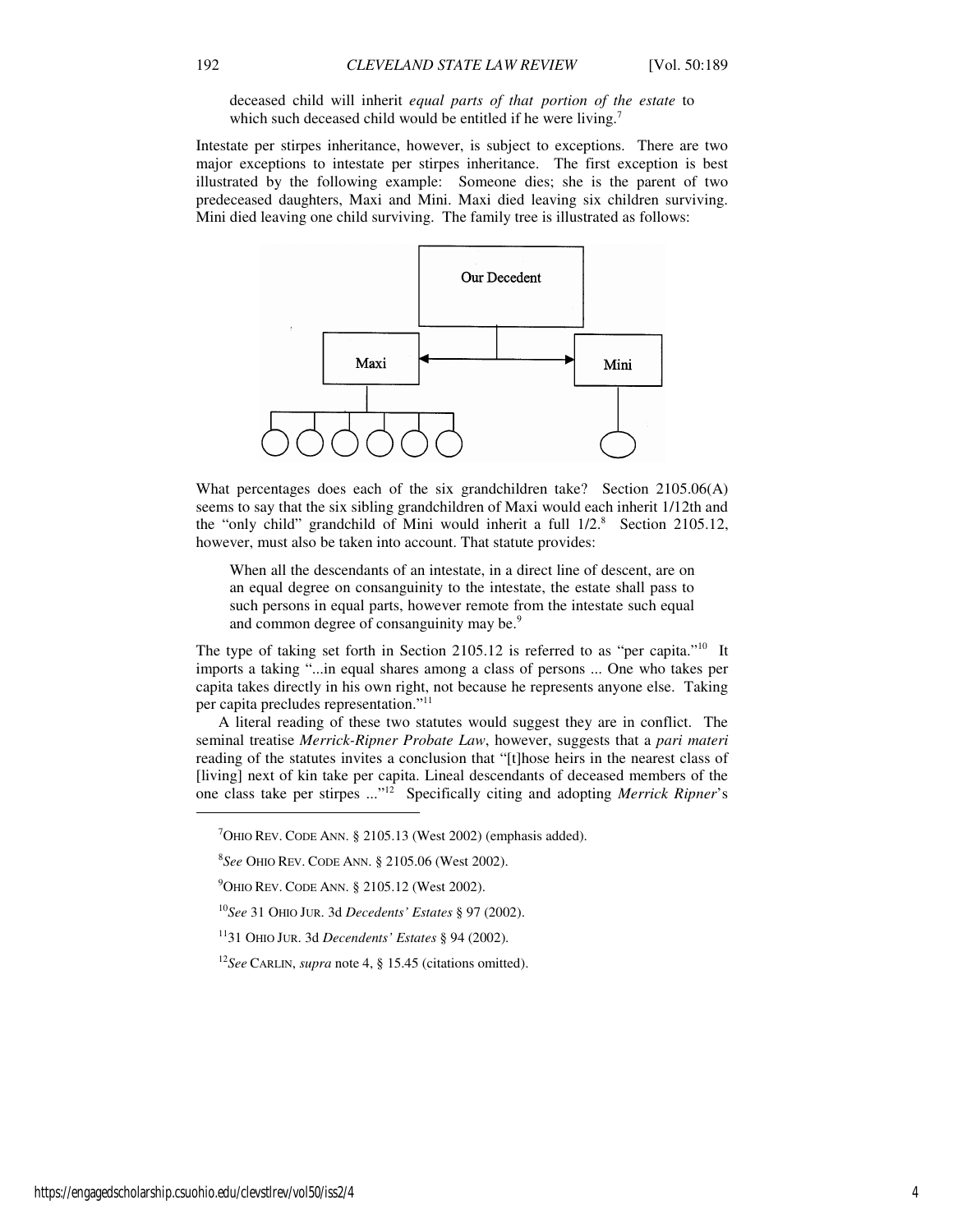interpretation, the Court in *Washburn v. Scurlock*, <sup>13</sup> in construing the General Code version of O.R.C. § 2105.12 stated: "This section ... disturbs the general rule that property descends *per stirpes* and not *per capita*. Under this statute, when all the descendants [of the nearest degree of kinship] are of an equal degree of consanguinity they should share equal." [sic]<sup>14</sup> Previously, in *Kincaid v. Cronin*<sup>15</sup> the Appellate Court, without much elaboration, effectively reached a similar conclusion. It affirmed the lower court ruling, which held where nieces and nephews stand in the closest degree of kinship to the intestate decedent, each niece and nephew takes on a per capita basis, and the grandnieces and grandnephews of predeceased nieces and nephews take on a per stirpes basis.<sup>16</sup>

In our example, therefore, since grandchildren are the nearest class of living next of kin, each grandchild would receive a 1/7th share of the decedent, regardless of parentage. Such a construction would appear to agree with what Ohio's statutory scheme is saying.

The second exception to intestate per stirpes inheritance is built right into the statute. It should be noted that the express language of O.R.C. § 2105.06(I) cuts off the application of per stirpes inheritance at the lineal descendants of grandparents. Specifically, § 2105.06(I) states "[t]here shall be no representation among such [i.e. heirs more distant than lineal descendants of grandparents] next of kin".<sup>17</sup>

We can start to realize the arbitrary nature of the statutory scheme when we change our first example around a bit: As indicated by the following illustration, let us assume the decedent's closest next of kin is Carlos, a second cousin (i.e. the great grandson of his great grandparents) and, say, two second cousins once removed (i.e. the children of his same great grandparents' other great grandson, Conan, who happens to be deceased), David and Dianne.<sup>18</sup> Since there is no taking by representation, each of these three people would take a third.

To further illustrate the arbitrary nature of the statutory scheme, suppose these next of kin were instead a cousin and children of a deceased cousin (i.e. lineal descendants of grandparents of the deceased) respectively.<sup>19</sup> The cousin, Carlos, would take one half, and David and Dianne, the first cousins once removed would take by representation (i.e. one fourth each.)<sup>20</sup>

<sup>14</sup>*Id*. at 801.

1

<sup>15</sup>22 N.E.2d 576 (Ohio. Ct. App. 1939).

<sup>16</sup>*Id*. at 578.

 $17$ OHIO REV. CODE ANN. § 2105.06(I) (West 2002).

<sup>18</sup>See infra Appendix A, Example 1. In studying these examples, please keep in mind that cousins are, by definition, relatives whose closest common ancestor is a grandparent. Second cousins are, by definition, relatives whose closest common ancestor is a great-grandparent. (Second cousins are not to be confused with the children of cousins, who are, by definition, first cousins once removed, descending.)

<sup>19</sup>*See infra* Appendix A, Example 2.

 $20$ To leave no room for doubt as to this conclusion, OHIO REV. CODE ANN. § 2105.13, cited *supra*, as an example of the application of the per stirpes principle, goes on to say that its scope is limited to "...all cases...not more remote than lineal descendants of grandparents..." *Id.*

<sup>13</sup>449 N.E.2d 797 (Ohio. Ct. App. 1982).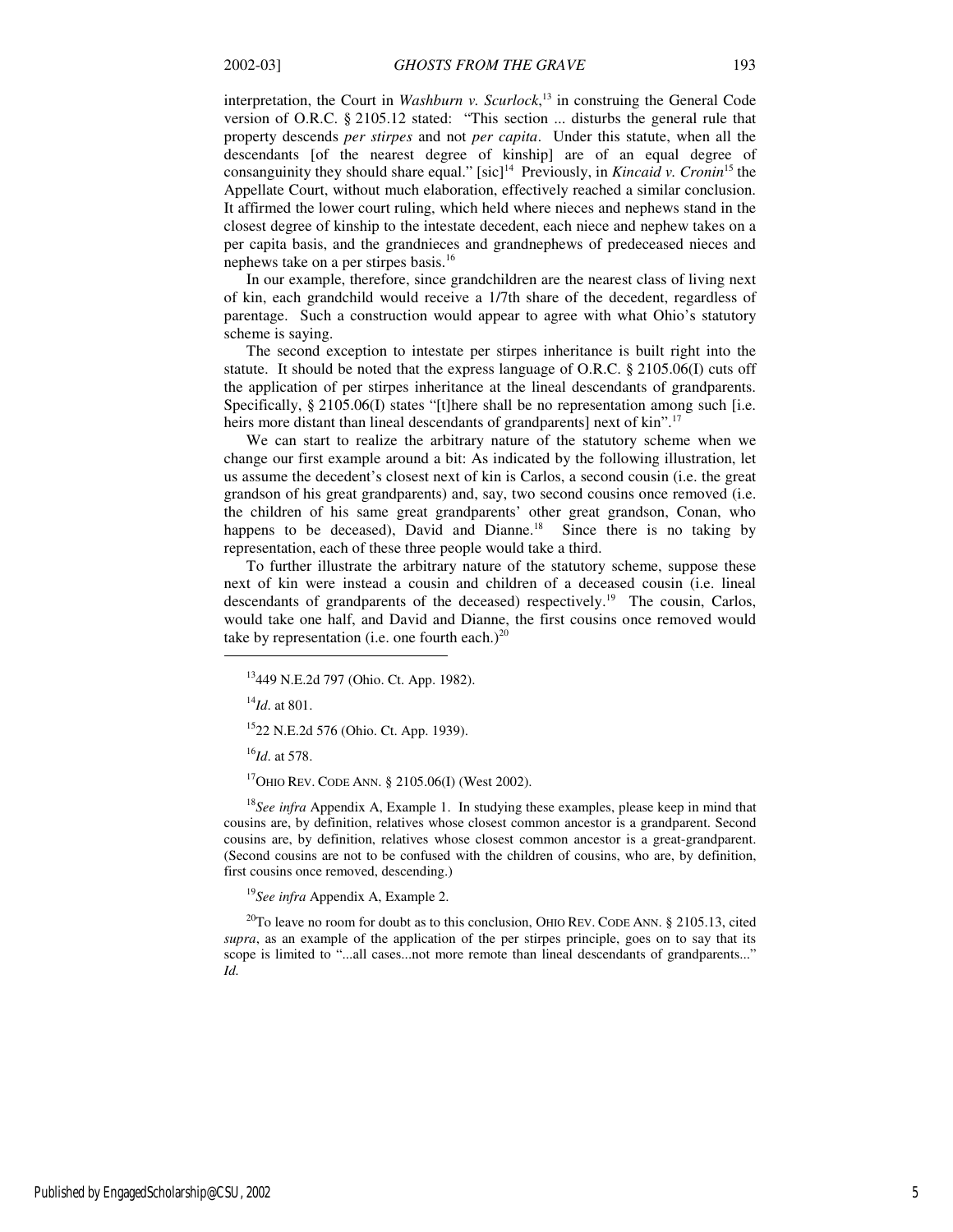It is difficult if not impossible to envision what public policy is served by such arbitrary rules that treat, for example, cousins differently than second cousins viz. a vis inheriting through them.

The careful reader may have noticed one other very arbitrary rule imbedded in Ohio's intestate law. Section I of 2105.06 contains a kind of "super-rule" that in the case where the closest living next of kin are lineal descendants of grandparents, one must first divide the intestate's estate into halves, one half to the side of his paternal grandparents and one half to the side of the maternal grandparent.<sup>21</sup> Examples may help illustrate these rules.

To give an obvious example, let us suppose an intestate decedent's closest next of kin are six cousins, five on his mother's side of the family and one on his father's side of the family. Under this "super-rule," the five maternal cousins would each get  $1/10$ th of his net estate, and the paternal cousin would get  $1/2$  of his net estate.<sup>22</sup>

If, however, the decedent's closest next of kin were *second* cousins (that is, lineal descendants not of his grandparents but of his great-grandparents), this preliminary division of the decedent's estate into two halves would apparently not take place because it is not mandated by the statute.<sup>23</sup> In the parallel case of a decedent dying with his closest next of kin being five maternal second cousins and one paternal second cousin, each second cousin would presumably take a 1/6th interest in the decedent's net estate.

The answer as to "why" these results are what they are should become clear: Because that is what the statute states.

We are now in the position to sum up what I call the "Rules Governing Intestate" Succession in Ohio from the Predeceased."<sup>24</sup>

Rule One: Identify the class of next of kin closest to the decedent that has at least one person living (treating half siblings, if siblings happens to be the class, as full siblings). If that class member is a sole parent, distribute all assets to that parent.

Rule Two: If, and only if, the class identified in Rule One is a grandparent or a lineal descendant thereof (excepting a parent or sibling), just divide the decedent's assets in half and allocate one half to the maternal grandparents, their survivor, or lineal descendants and one half to the paternal grandparents, their survivor, or lineal descendants and apply the remaining rule separately as to each half: Distribute the assets to the living class members identified in Rule One on a per capita basis and

j

<sup>21</sup>*See* OHIO REV. CODE ANN. § 2105.06(I) (West 2002).

<sup>22</sup>*See* OHIO REV. CODE ANN. § 2105.06(I). *See infra*, Appendix A, Example 3.

<sup>23</sup>*See* OHIO REV. CODE ANN. § 2105.06(I). *See infra*, Appendix A, Example 4.

 $24$ Note that these Rules of mine ignore the portion, if any, of decedent's property that goes to a surviving spouse. The reason is that a surviving spouse presents no "inheriting through" problems. If the spouse survives, simply follow the statute as to what monetary sums and fractional shares the spouse receives. The Rules then govern the remaining intestate property. If the spouse is predeceased, the spouse is simply ignored as if the decedent had never married.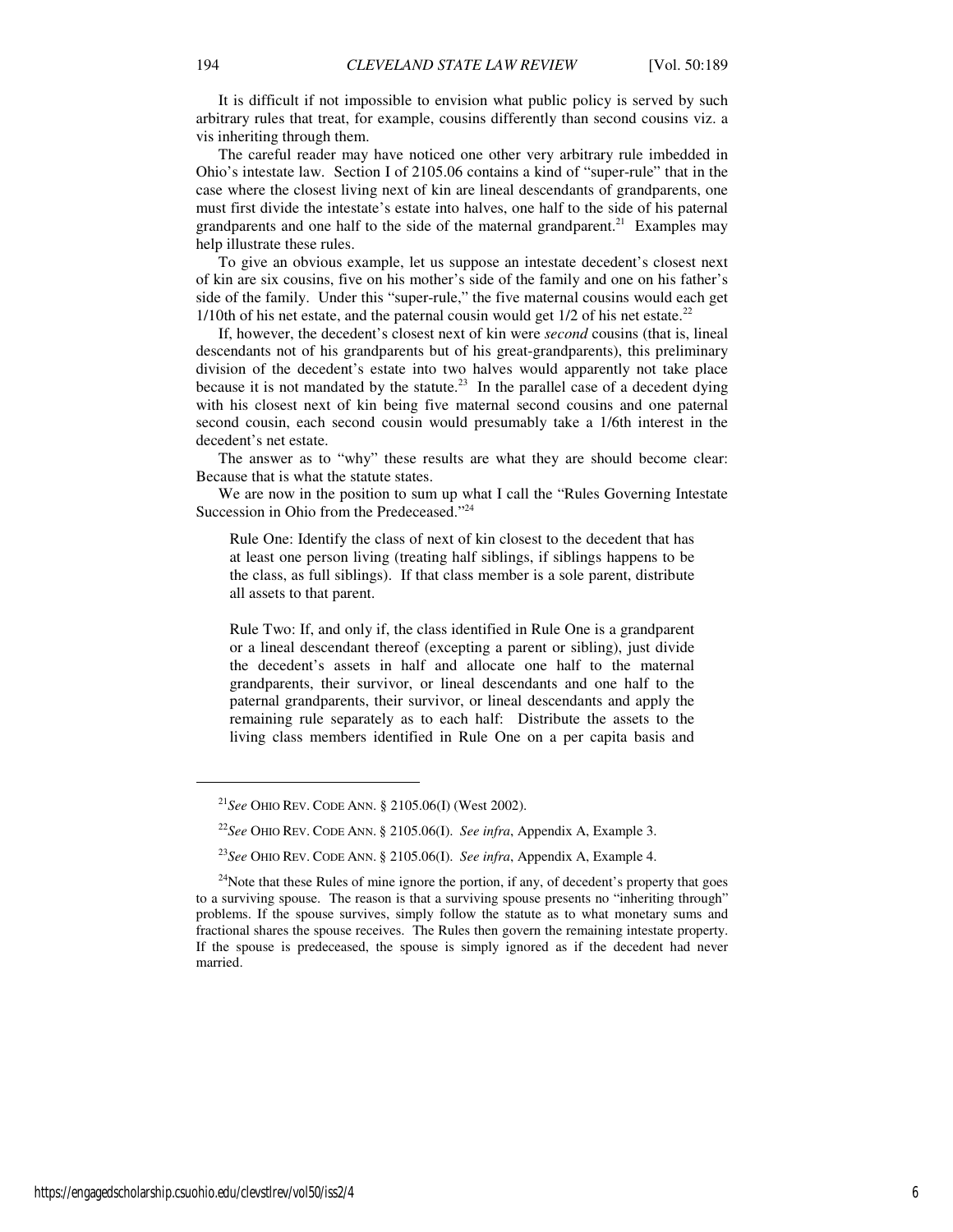distribute the assets of any lineal descendants of any deceased member of that class on a per stirpes basis.

Rule Three: If and only if the class identified in Rule One is a class of lineal descendants whose closest common ancestors to the decedent are more remote than grandparents, distribute the assets to the living class members identified in Rule One ALONG WITH lineal descendants of any deceased members of that class on a per capita basis.

The last two rules are simply the last two sections of the statute:

Rule Four: "If there are no next of kin, to stepchildren or their lineal descendants, per stirpes."<sup>25</sup>

Rule Five: If there are no stepchildren or their lineal descendants, give the assets to the State of Ohio.<sup>26</sup>

#### III. INHERITANCE THROUGH A PREDECEASED PERSON VIA A WILL

Ohio's so-called "anti-lapse" statute governs inheritance through someone named in a will who has predeceased the testator. Amended in 1992, the current version of O.R.C. § 2107.52 states:

(A) As used in this section, "relative" means an individual who is related to a testator by consanguinity...

(B) Unless a contrary intention is manifested in the will, if a devise of real property or a bequest of personal property is made to a relative of a testator and the relative was dead at the time the will was made or dies after that time, leaving issue surviving the testator, those issue shall take by representation the devised or bequeathed property as the devisee or legatee would have done if he had survived the testator. If the testator devised or bequeathed a residuary estate or the entire estate after debts, other general or specific devises and bequests, or an interest less than a fee or absolute ownership to that devisee or legatee and relatives of the testator and if that devisee or legatee leaves no issue, the estate devised or bequeathed shall vest in the other devisees or legatees surviving the testator in such proportions as the testamentary share of each devisee or legatee in the devised or bequeathed property bears to the total of the shares of all of the surviving devisees or legatees, unless a different disposition is made or required by the will. $^{27}$ 

This statute is in derogation of the common law rule that a bequest in a will to an individual who predeceases the testator lapses. Instead, the statute "saves" the bequest, so long as the beneficiary is a relative and has issue surviving him or her, in which case such issue take the bequest on a per stirpes basis.

 $^{26}$ OHIO REV. CODE ANN. § 2105.06(K) (West 2002).

<sup>&</sup>lt;sup>25</sup>OHIO REV. CODE ANN. § 2105.06(J) (West 2002).

<sup>&</sup>lt;sup>27</sup>OHIO REV. CODE ANN. § 2107.52 (West 2002).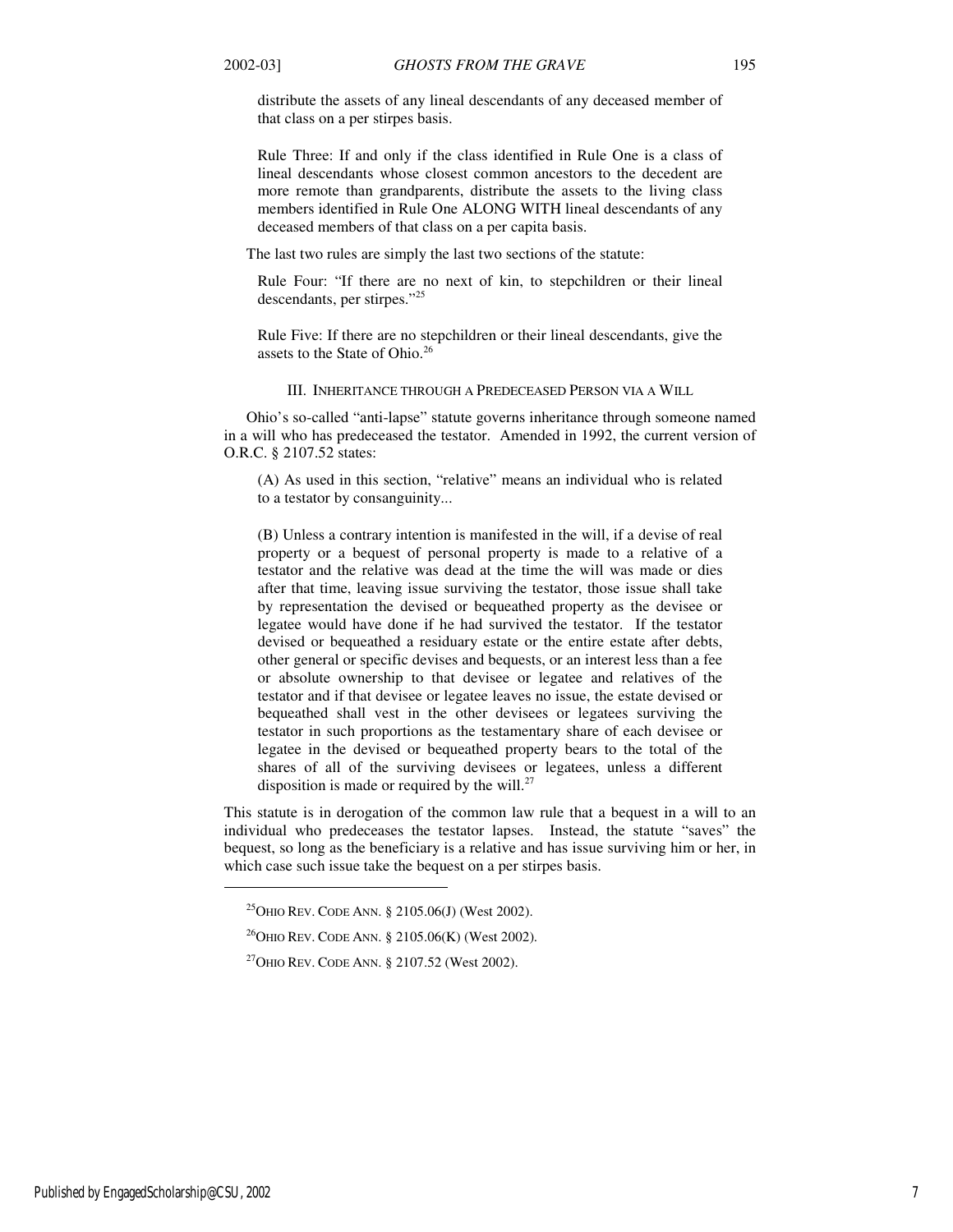It should be noted that Section 2107.52(A) is worded to preclude a spouse from being a relative, $28$  and the Courts have consistently so held.<sup>29</sup>

Section 2107.52 also allows an attorney to avoid undesirable statutory provisions. The statute makes use of the phrases "[u]nless a contrary intention is manifested in the will..."<sup>30</sup> and "...unless a different disposition is made or required by the will."<sup>31</sup> Further, the courts have consistently enforced a testator's right to avoid provisions in the statute deemed undesirable.<sup>32</sup> Clearly, the legislature contemplated that a draftsperson can draft around statutory provisions deemed inappropriate to the client's situation, which is a huge consideration for estate planners and a point that will be emphasized later in this Article.

It is obvious from a mere reading of the anti-lapse statute that it contains no per capita provisions, and there is no "per capita statute" requiring an *in pari materi*  treatment to be considered regarding testacy (as we saw was the case with intestacy.) The anti-lapse statute, moreover, treats heirs of predeceased beneficiaries of kinship more remote than grandparents' lineal descendants no differently than other heirs.<sup>33</sup>

To press the point, let us consider a will that contains a clause leaving the remainder of the single testatrix's estate to her six cousins (who at the time happened to be her closest next of kin.). Let us further assume that at the time of the execution of the will, five of the cousins are maternal cousins and one of the cousins is paternal. All of them, however, subsequently predeceased our testatrix, five of them leaving one child (i.e. leaving four first-cousins-once-removed, descending) and the remaining paternal cousin leaving three children (i.e. leaving three first-cousinsonce- removed, descending).<sup>34</sup>

Under the anti-lapse statute, none of the bequests to the cousins would lapse. Instead, each of the lineal descendants of the predeceased first cousins would take by representation. Hence, the five lineal descendants that were each an "only child" would all get a one-fifth interest, and the other three first-cousins- once-removed from the common parent would each take a one fifteenth interest. This result is mandated by the statute notwithstanding all of the living beneficiaries are of equal consanguinity. $35$ 

The result is very different from the result had the testatrix died without a will. In that case, applying the "Rules Governing Testate Inheritance in Ohio from the Predeceased," the child of the maternal cousin would take 1/2 of the entire estate. The other half of the estate would be divided *equally* among the seven children of the paternal cousins (regardless of the common parentage of three of those children).<sup>36</sup>

1

<sup>30</sup>*See* OHIO REV. CODE ANN.§ 2107.52 (West 2002).

 $^{31}$ *Id.* 

<sup>32</sup>*See*, *e.g*., Tootle v. Tootle, 490 N.E.2d 878 (Ohio 1986); Richland Trust Co. v. Becvar, 339 N.E.2d 830 (Ohio 1975).

<sup>33</sup>OHIO REV. CODE ANN.§ 2107.52 (West 2002)

<sup>34</sup>*See infra* Appendex A, Example 5.

<sup>35</sup>OHIO REV. CODE ANN.§ 2107.52 (West 2002)

<sup>36</sup>*See infra* Appendix A, Example 6.

<sup>28</sup>*See id.* 

<sup>29</sup>*See*, *e.g*., Oliver v. Bank One, 573 N.W.2d 55 (Ohio 1991).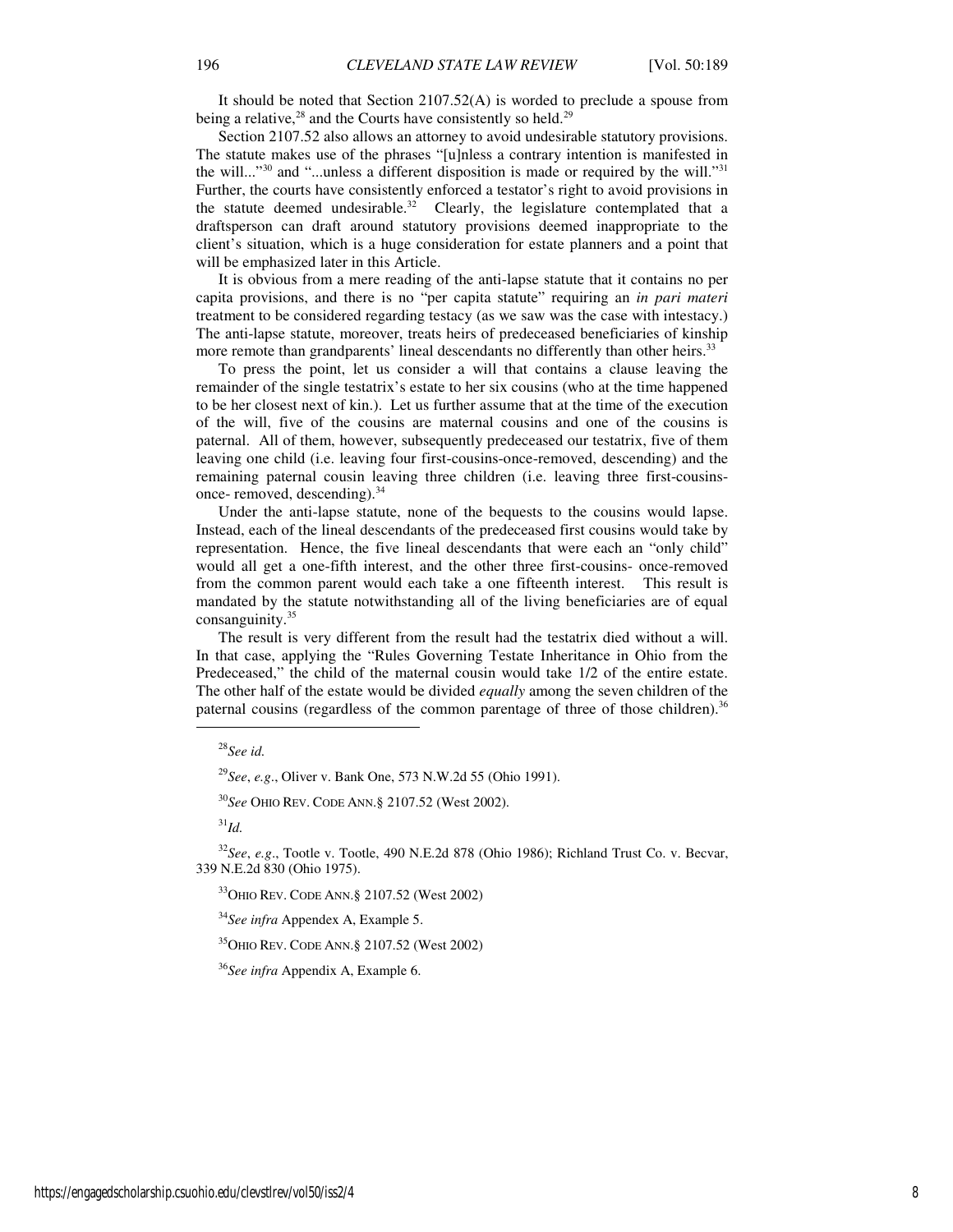The testate scheme, then, can be seen as a pure "per stirpes" scheme unfettered by the fairly complex rules embedded in the text of Ohio Rev. Cod. § 2105.06 governing intestate dispositions.

A comparison of the treatment of testate and intestate decedent's estates in Ohio demonstrates vastly different results when beneficiaries inherit through predeceased individuals. Which set of rules is fairer? Which set of rules is more equitable? As will be argued, that depends entirely on what the client wants. When the client comes into a law office for a will or trust, it is our duty to ask.

Even a bequest to a predeceased beneficiary who is either not a relative of the testator or not someone dying with issue will atypically result in the rules of intestacy governing the disposition of the assets in question. As the language of Ohio Rev. Cod. § 2107.52(B) makes clear, absent a contrary testamentary intent, a residuary bequest to someone who predeceased the testator but is not a relative of the testator who left any issue will instead pass to the other residuary beneficiaries " … surviving the testator in such proportions as the testamentary share of each devisee or legatee in the devised or bequeathed property bears to the total of the shares of all of the surviving devisees or legatees ..."<sup>37</sup>

There is, however, a situation wherein the rules of intestacy set forth in Section II of this Article *will* apply to a testator's estate. That situation arises when a decedent's will either does not name a residuary beneficiary or, in the more likely alternative, names residuary beneficiaries who have all have predeceased the testator, and none of those beneficiaries are a relative of the testator who died leaving a lineal descendant. For example, in *Foreman v. Medina Cy. Nat. Bank*, <sup>38</sup> the only named residuary legatee predeceased the testator and was not a relative. In such case, the Supreme Court of Ohio ruled "…the testator dies intestate as to such property…"<sup>39</sup>

There is another foreseeable situation wherein the rules of intestacy could operate to dispose of a testator's property. It has long been established that a specific bequest to a predeceased beneficiary who is not a relative of the testator survived by a lineal descendant passes to the residuary legatee of a will.<sup>40</sup> When there is no named residuary beneficiary, however, or the residuary beneficiary has predeceased the testator and was not a relative leaving a lineal descendant, the lapsed specific bequest passes as intestate property.<sup>41</sup>

A summary of what we call the "Rules Governing Testate Inheritance in Ohio from the Predeceased" might be expressed as follows:

Rule One: Read the will. As will be discussed, *infra*, a well-drafted document should explain precisely what happens when a bequest is made

<sup>39</sup>*Id.* at 43.

1

<sup>40</sup>*See*, *e.g*., Robbins v. Pigg, 29 Ohio Ct. App. 153 (Licking County 1918); Kellogg v. Campbell, 209 N.E.2d 645 (Ohio Prob. Ct. 1965).

<sup>41</sup>*See*, *e.g*., Leopold v. Weaver, 9 Ohio App 379 (Mahoning County 1918) (construing will to lack residuary devise and ruling that a specific bequest be distributed per intestate succession.)

<sup>37</sup>OHIO REV. CODE ANN. § 2107.52(B) (West 2002).

<sup>38</sup>162 N.E. 42 (Ohio 1928).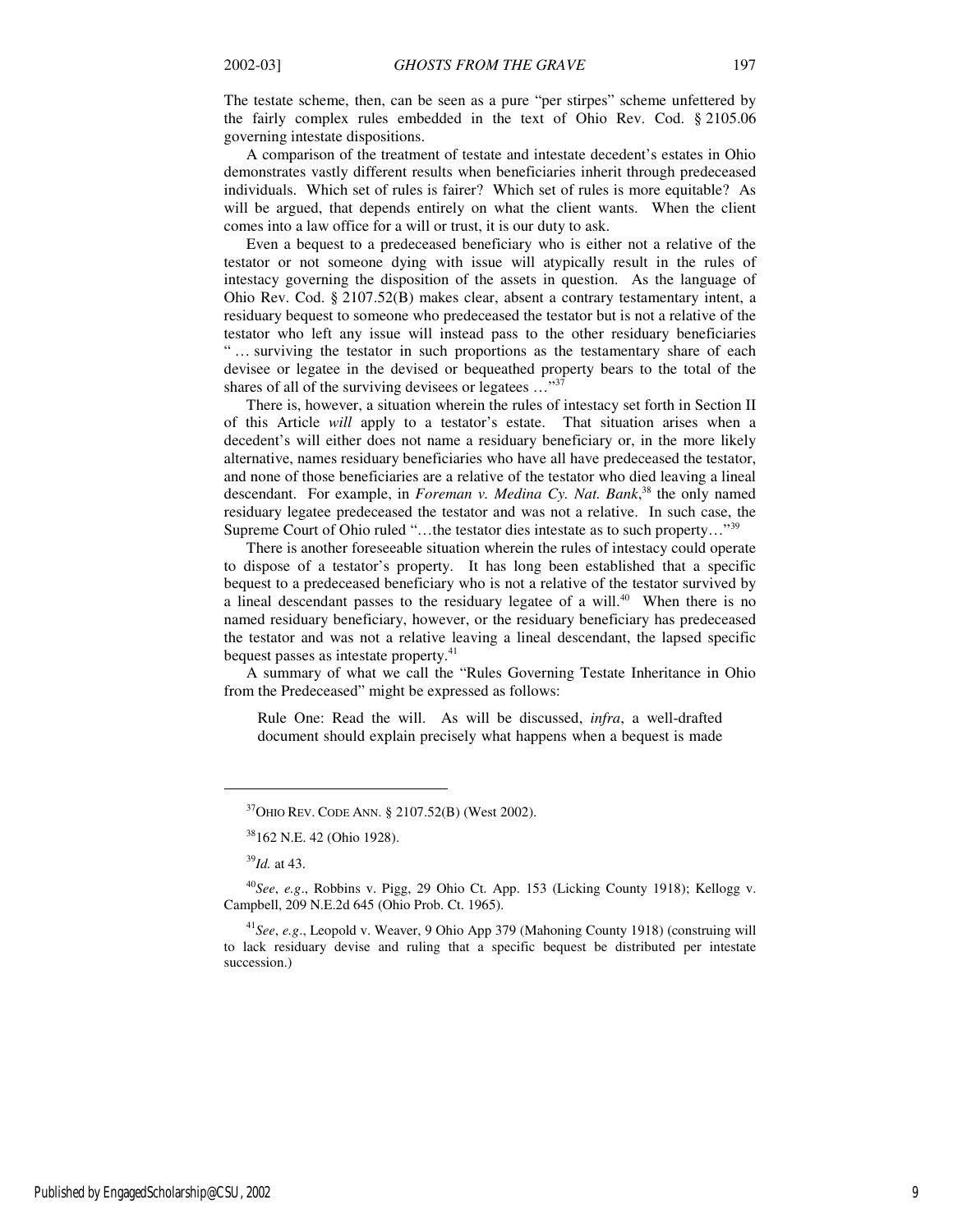to a beneficiary who predeceases the testator making the rest of the analysis moot.

Rule Two: If the document does not set forth the testator's instructions, determine if the bequest to the named predeceased beneficiary is a specific bequest or a bequest to one or more residuary beneficiaries in the will.

Rule Three: If the bequest is a specific bequest, go to Rule Four. If the bequest is a bequest to one or more residuary beneficiaries in the will, skip to Rule Five.

Rule Four: If the named predeceased beneficiary is both a relative of the testator and someone who has at least one living lineal descendant, distribute the assets in question to the named predeceased beneficiary's lineal descendants, per stirpes. If the named predeceased beneficiary is not *both* a relative of the testator and someone who has at least one living lineal descendant, determine if the will contains one or more residuary beneficiaries all of whom survived the testator.

Rule Five: If the will contains one or more residuary beneficiaries all of whom survived the testator, distribute the assets to those beneficiaries per their proportionate shares as directed by the will. If the will contains one or more residuary beneficiaries that have predeceased the testator, distribute the assets to those living named beneficiaries, if any, per their proportionate shares as directed by the will, and, for any predeceased beneficiary, determine if such beneficiary is both a relative of the testator who left at least one living lineal descendant.

Rule Six: If a predeceased beneficiary is both a relative of the testator who left at least one living lineal descendant, distribute the proportionate share to those lineal descendants, per stirpes.

Rule Seven: If a predeceased beneficiary is not both a relative of the testator and someone who left at least one living lineal descendant, take that predeceased beneficiary's share and distribute it to the other residuary beneficiaries who did survive the testator in such proportions as the share of each such beneficiary bears to the total of the shares of all the surviving residuary beneficiaries.

Rule Eight: If there are no other surviving residuary beneficiaries, then follow the Rules Governing Intestate Succession in Ohio to distribute the proportionate share of the named predeceased beneficiary.<sup>42</sup>

Perhaps the most important of these rules is Rule One: A well drafted will should prevent a fiduciary and his or her counsel from ever having to engage the succeeding

<sup>42</sup>*See supra* Section II, note 24, and accompanying text.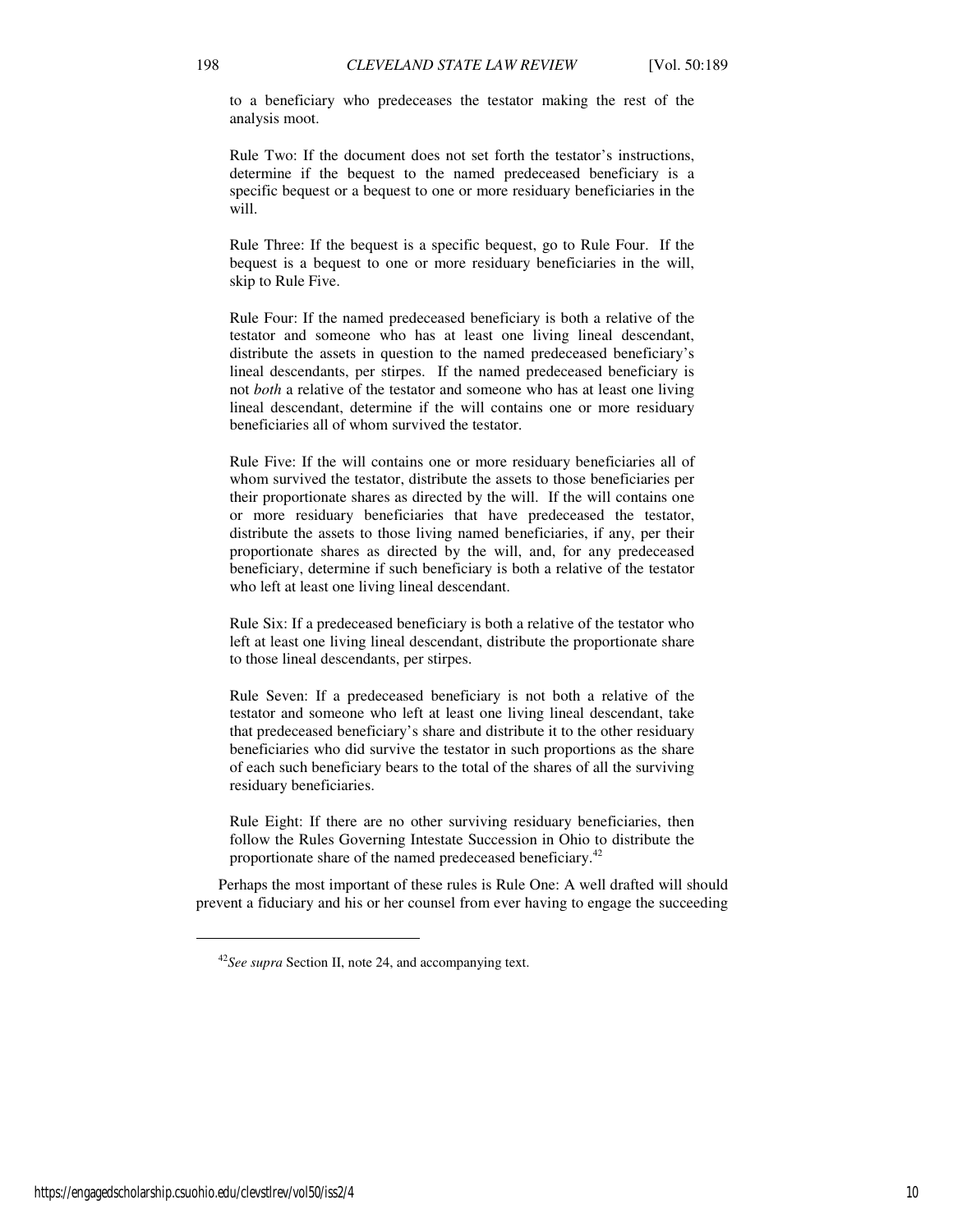rules. Most importantly, through proper counseling, the will's terms should set forth what was the donative intent of the testator all the way down through the various levels of contingencies.

#### IV. INHERITANCE THROUGH A PREDECEASED PERSON VIA A REVOCABLE LIVING TRUST

Three important, albeit confounding, Ohio Supreme Court cases deal with inheritance rights viz. a vis a beneficiary named in a living trust who predeceases the settlor.

The first case to look at is *First Nat'l Bank of Cincinnati v. Tenney*. <sup>43</sup> In that case, a living trust established by the settlor, Mary Monfort, on February 7, 1947, named an Adelaide Iredell as the remainder beneficiary of the entire trust corpus.<sup>44</sup> The Court specifically notes that Mary Monfort, during her life, "...entered into a trust agreement … whereby she transferred and delivered to [the bank Trustee] certain property, the title to which it accepted and agreed to hold in accordance with the terms of the agreement."<sup>45</sup> Adelaide Iredell died prior to Mary Montfort.<sup>46</sup> Although the Court does not tell us, a careful reading of the case forces a conclusion that Adelaide Iredell must have died without leaving issue. This conclusion is deduced from the fact that Adelaide Iredell was also the beneficiary of Mary Monfort's will, which we are told was made "...a few months after executing [the] trust ..."<sup>47</sup> The Probate Court ruled that the bequest in Mary Monfort's *will* to Adelaide Iredell "...had lapsed and the [probate] estate therein should be distributed to the heirs-at-law of Mary E. Montfort."<sup>48</sup>

At the time of the execution of the trust and will and the time of Mary Montfort's death, Ohio had a similar version of its modern-day anti-lapse statute, to wit: G.C. 10504-73.<sup>49</sup> Both versions of the anti-lapse statute are identical in one important respect: A bequest lapses unless the predeceased person to whom the bequest is made is a relative who died leaving at least one lineal descendant. Since the Court ruled the bequest to Adelaide Iredell in Mary Monfort's *will* had lapsed, it is logical that Adelaide Iredell must have died without leaving issue.

As to the revocable living trust, however, the Court ruled the bequest did not lapse.<sup>50</sup> Instead, the Court treated Adelaide Iredell *as latter-deceased as to the bequest to her in Mary Montfort's trust.* The Court reasoned that bequests in wills vest upon the death of the testator, but bequests in a trust, even a revocable trust, vest

<sup>44</sup>*Id*. at 16.

<sup>45</sup>*Id.* 

j

<sup>46</sup>*Id.* 

<sup>47</sup>*Id.* 

<sup>48</sup>*Tenney*, 138 N.E.2d at 16.

<sup>49</sup>G.C. 10504-73 was recodified in 1953 as § 2107.52 of the Ohio Revised Code. *See* Polen v. Baker, 752 N.E.2d 258, 261 n.1 (Ohio 2001). Section 2107.52 was amended in 1992, and the current version went into effect on October 8, 1992. *See Polen*, 752 N.E.2d at 261, n.1. *See also* OHIO REVISED CODE ANN. § 2107.52 (West 2002).

<sup>50</sup>*Tenney*, 138 N.E.2d at 20.

<sup>43</sup>138 N.E.2d 15 (Ohio 1956).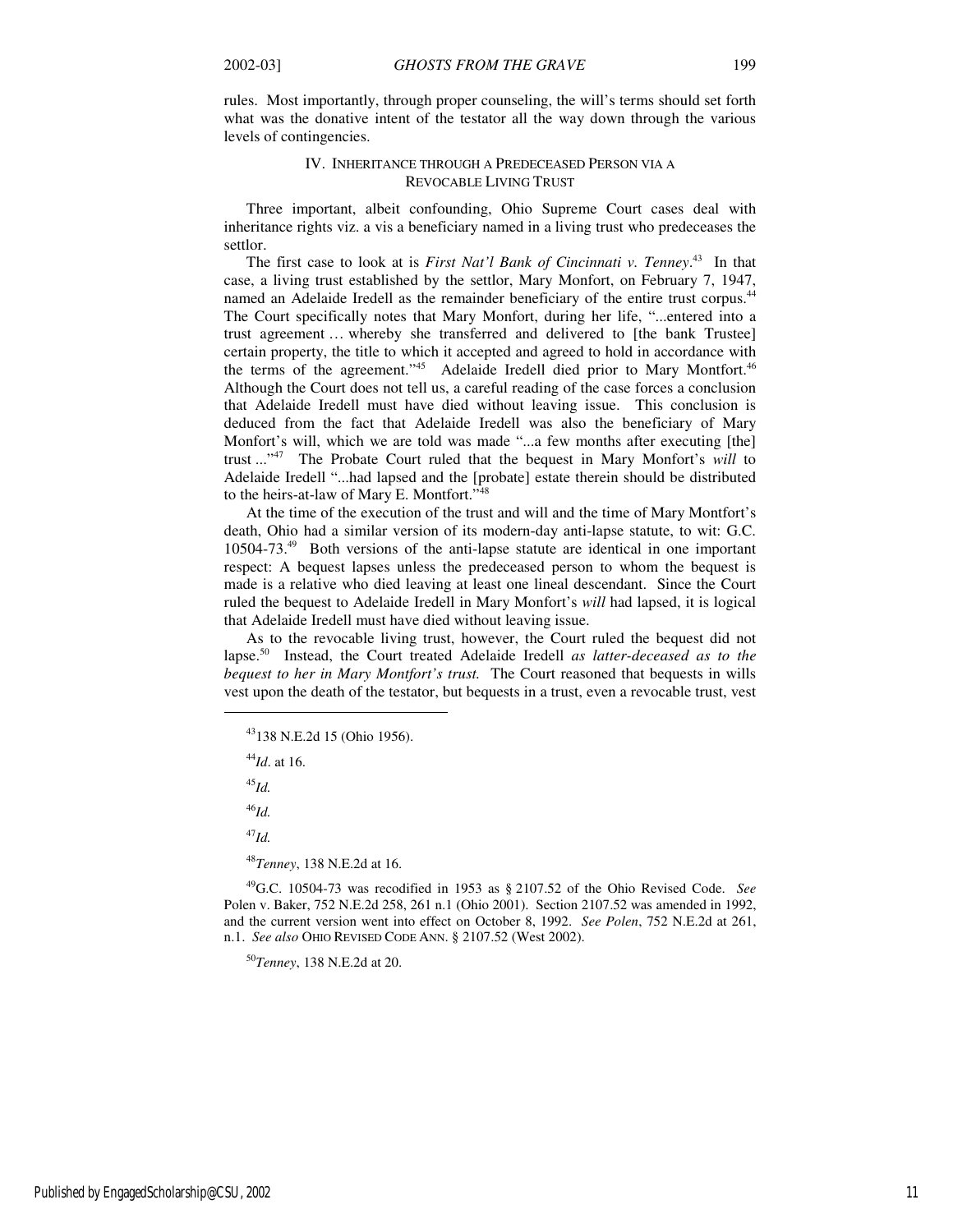upon the creation of the trust.<sup>51</sup> Since Adelaide Iredell died after the creation of the trust, her interest in the trust corpus was vested "subject to defeasance by the exercise of the power to revoke."<sup>52</sup> Since the power to revoke, in this case, was never exercised, her inheritance remained vested and is simply payable to Adelaide Iredell's *estate*. In other words, the Court treated her death as to her rights in the trust corpus analogously to the treatment of the rights in the share of a probate estate of an estate's beneficiary who survives the testator but dies before the distribution of that probate estate's share to him or her. In such case, the probate estate share simply gets paid to the estate of the beneficiary."<sup>53</sup>

It is important to note that the conclusion that assets in a revocable living trust are payable to the *estate* of the trust's beneficiary as a vested right is *not* invoking the anti-lapse statute. The anti-lapse statute is invoked only to save an interest in a beneficiary that has not vested and therefore, would lapse but for the application of the statute.

Unfortunately for those to whom the above analysis seems to make good sense, the analysis has become extremely obscured through a strange twist of subsequent judicial and legislative actions. In an aggressive exercise of judicial activism, the Ohio Supreme Court, in *Dollar Savings & Trust Co. of Youngstown v. Turner*, 54 without mentioning the *Tenney* decision, overruled it by implication.

*Turner* involved a revocable living trust established by a Gus Dettman who, in the trust, left a bequest "... to my sister, MINNIE APPLEGATE, or if she predeceases me ... to her son, HARRY APPLEGATE."<sup>555</sup> Both Minnie and Harry predeceased Gus Dettman. The case notes, "[t]he trust agreement did not provide for disposition of the Applegate share of the residuum under such circumstances."<sup>56</sup>

Had the Court followed the ruling in *Tenney*, it could have easily ruled that the bequest simply be paid to the estate of Harry Applegate. The court does not inform us who the heirs of his estate are. The court also does not tell us if one or more lineal descendants survived him. Given the Court's ruling, however, we must conclude he was so survived. The reason for this conclusion is that the Court held Ohio's antilapse statute applied to the bequest in the trust.<sup>57</sup>

The problems the Court had in reaching this conclusion were formidable. First, if the logic in *Tenney* was correct, the bequest had already vested (subject only to divestment by a revoking act of the settlor prior to his death.) As we have noted, the anti-lapse statute can only apply to lapsed bequests. For this reason, the *Turner* decision appears effectively to overrule the *Tenney* holding that a bequest in a living trust vests upon the trust's creation; for if the bequest in *Turner* was vested prior to Mr. Applegate's death, there was no lapse, and the bequest obviously should have gone to his estate. One huge implication of *Turner*, therefore, contrary to the holding

 $\overline{a}$ 

<sup>55</sup>*Id.* at 1262.

<sup>56</sup>*Id.* 

<sup>57</sup>*Id.* at 1264.

<sup>51</sup>*Id*. at 15.

<sup>52</sup>*Id*. at 16.

<sup>53</sup>*See*, *e.g*., Central Trust Co. v. Bedinghaus, 219 N.E.2d 243 (Ohio Ct. App. 1965).

<sup>54</sup>529 N.E.2d 1261 (Ohio 1988).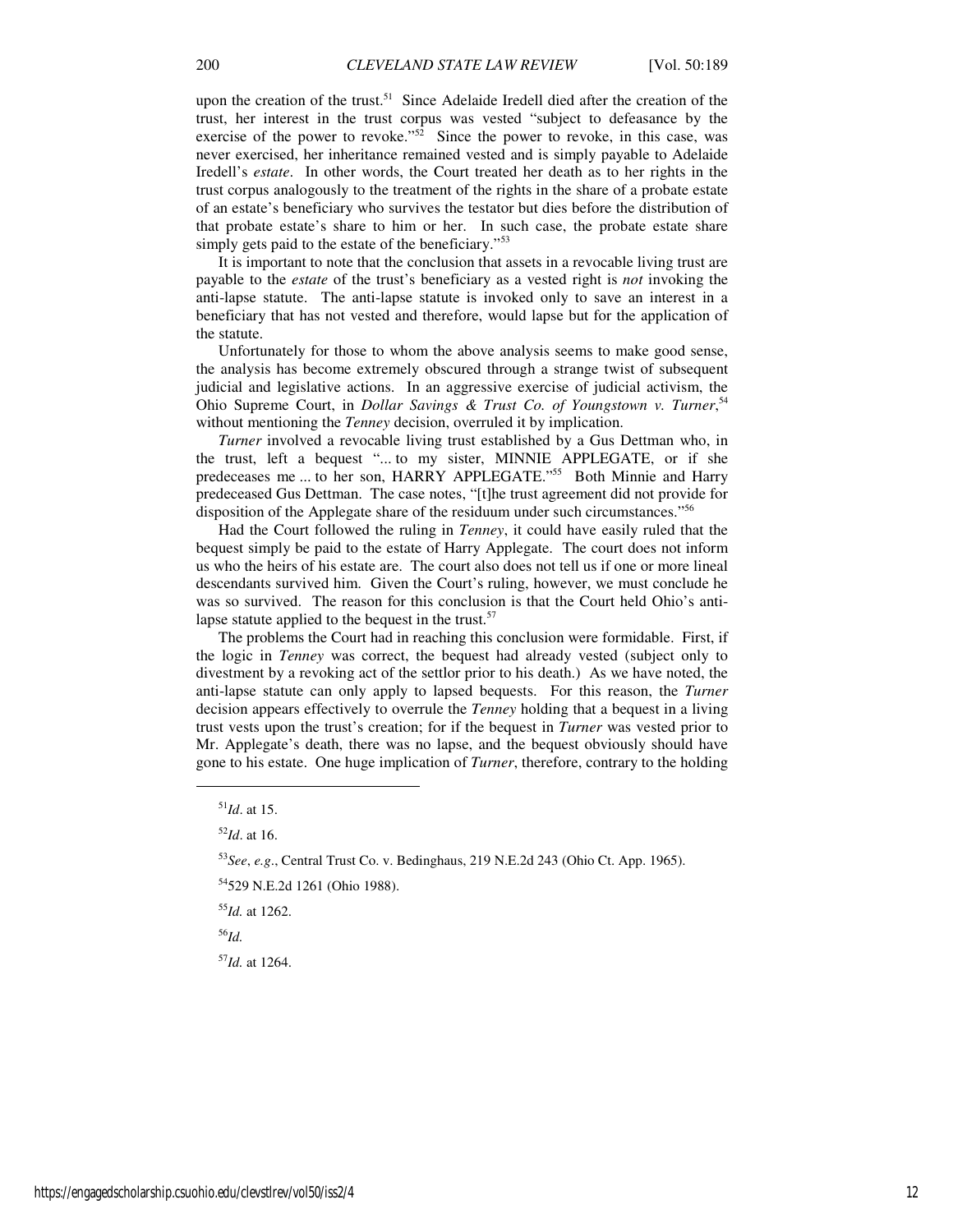$\overline{a}$ 

in *Tenney*, is that in Ohio, a bequest in a revocable living trust is effectively deemed to vest at the death of the settlor.<sup>58</sup>

Second, there is the clear language of the anti-lapse statute, which would appear to preclude its applicability to revocable living trusts. The precursor to the modernday anti-lapse statute, O.R.C. § 2107.52, enacted in 1992, was a more recent version of the statute considered in *Turner*. That statutory version stated in relevant part:

When a devise of real or personal estate is made to a relative of the *testator*, and if such relative was dead at the time the *will* was made, or dies thereafter, leaving issue surviving the *testator*, such issue shall take the estate devised as the devisee would have done if he had survived the *testator*.... unless a different disposition is made or required by the *will.*<sup>59</sup>

Somehow, the Court had to reach the conclusion that executing a revocable living trust confers "testator" status on the signer. One might argue that apparently, the living trust must somehow, at the death of its grantor, magically turn into a "will" as the anti-lapse statute, even in this ancestral version of it, clearly applies only to wills.

The Court found another route to its desired conclusion. While acknowledging that "[the anti-lapse statute] by its terms, applies only to wills, the intent of the legislature is furthered by its application to trust agreements."<sup>60</sup> The Court thus held:

R.C. 2107.52 is applicable to trust agreements and will operate upon the death of the settlor to prevent the lapse of a gift contained therein so as to vest that portion of the trust res intended for a beneficiary who predeceases the settlor in the issue of the beneficiary.<sup>61</sup>

If the ambitious holding in *Turner* may be too much for the reader, it was also too much for the Ohio legislature. As mentioned previously, O.R.C. § 2107.52 was amended in 1992.<sup>62</sup> In uncodified law, the General Assembly commented:

In amending section...2107.52 of the Revised Code, the General Assembly hereby declares its intent to supersede the effect of the holding

<sup>59</sup>OHIO REV. CODE ANN. § 2107.52 (West 1988) (emphasis added).

<sup>60</sup>*Turner*, 529 N.E.2d at 1264.

 $58$ This author found a paucity of case law from other jurisdictions on the issue as to when a bequest in a revocable living trust vests. Hopefully, one reason for this lack of significant case authority is that trust drafters, unlike in *Turner*, are setting forth in their documents articulated "inheritance schemes" to deal with the deaths of cascading levels of beneficiaries. Despite the lack of a clear national trend on this issue, the *Turner* case, despite its problems, is at least consistent with the underlying logic in the Internal Revenue Code with which estate planning practitioners are familiar as to when a bequest is deemed completed for gift and estate tax purposes. A taxable event is deemed not to have taken place so long as the settlor retains a right to revoke the bequest (See IRS Code § 2038).

<sup>61</sup>*Id.* It is assumed that the Court, in referring globally to "trust agreements" is *not* referring to irrevocable trusts in which the settlor has made a completed transfer of his or her interest with no power to amend or revoke. To apply the Court's already adventurous decision to such trust agreements would seem to violate the concept of the intervivos vesting of a completed gift inherent in American law.

<sup>&</sup>lt;sup>62</sup>See supra note 49, and accompanying text.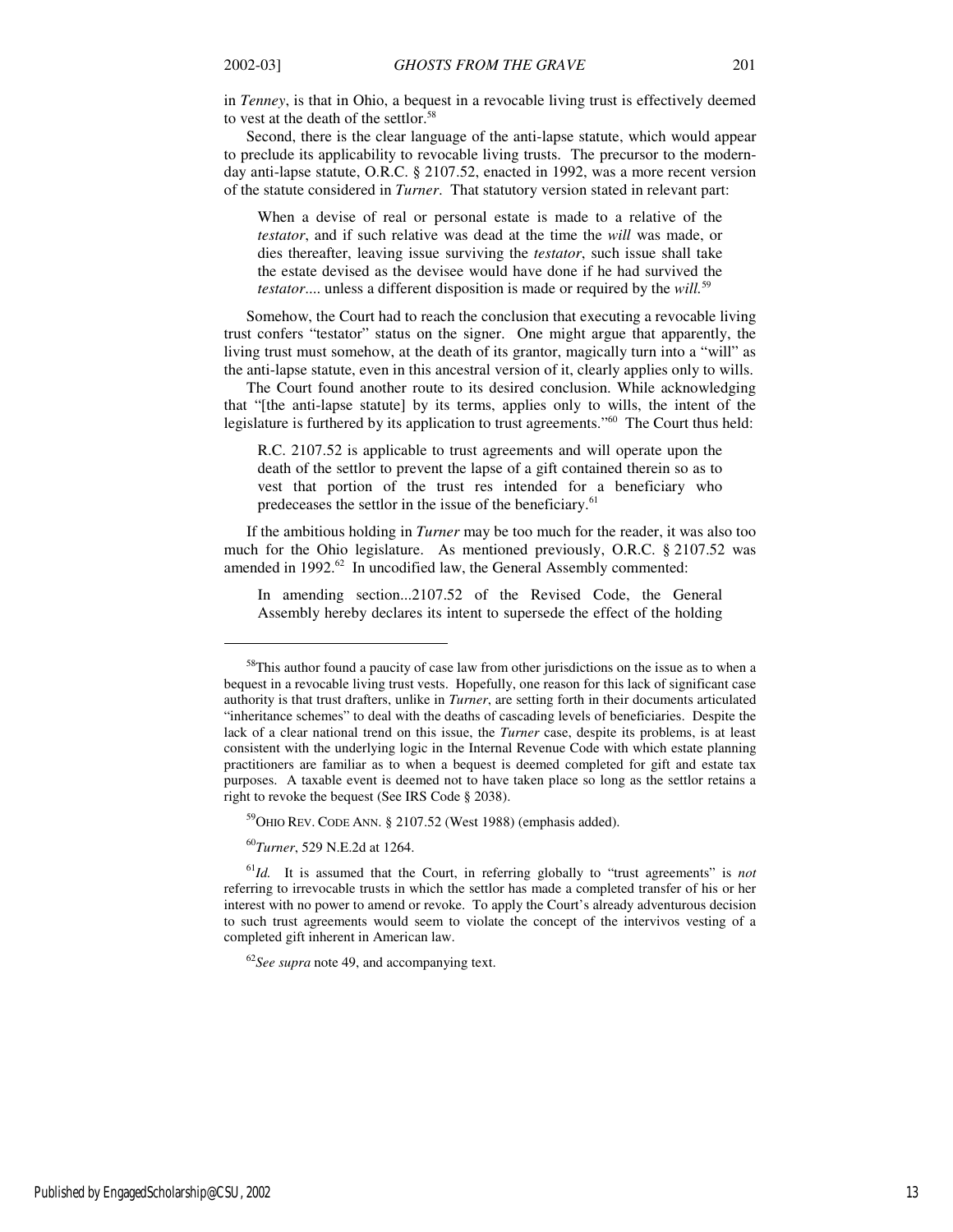of the Ohio Supreme Court on October 26, 1988, in *Dollar Savings & Trust Co. of Youngstown v. Turner* (1988), 39 Ohio St.3d 182, 529 N.E.2d 1261.<sup>63</sup>

Given the clear legislative mandate, there can be no doubt that Ohio's anti-lapse statute clearly does *not* apply to living trusts in this state.

Where, however, does this rather bizarre turn of events leave us? While the specific holding in *Turner* regarding the application of the anti-lapse statute has been "superseded" by legislative mandate,<sup>64</sup> it is important to note that the *Turner* decision itself has not been *overruled*. *Turner* worked on the implicit assumption, as we have seen, that a bequest in a living trust vests at the death of the settlor. Is that holding still valid? There is apparently nothing in the legislative uncodified law that states that it is not. The legislature was only concerned with *Turner*'s application of the anti-lapse statute to living trusts.<sup>65</sup> We thus have an Ohio Supreme Court case in *Tenney* which expressly states that a bequest in a living trust vests at the signing of the instrument<sup>66</sup> and a later-in-time case in *Turner*, which impliedly rules that a bequest vests at death.<sup>67</sup>

To further muddy already clouded waters, an earlier Supreme Court decision in *Cleveland Trust Co. v. White*<sup>68</sup> held that a valid trust *inter vivos* is created when under a trust agreement, the settlor *transfers and delivers property to a trustee* with the intention of passing title, and designated beneficiaries take immediate vested interest, in such property.<sup>69</sup> White, which has neither been expressly overruled or reversed adds a further requirement that the vesting of an interest in the living trust requires both the execution of a valid trust instrument *and the funding of it* with the asset in question.<sup>70</sup>

The question is far from academic. *Tenney* held that an interest in a living trust vests upon the signing of the document, but in that case, as noted above, title to the assets were transferred during the life of the settlor.<sup>71</sup> It is well settled that in the absence of express testamentary provisions postponing vesting, a beneficiary's interest in an asset bequeathed in a will vests at the death of the testator.<sup>72</sup> What if the assets get funded into a living trust with what is commonly known as a "pour over will" (i.e., a will which runs assets through probate and "pours them over" to the trustee of a revocable living trust after the death of the testator-grantor?)

j

<sup>65</sup>See id. (stating "The legislative intent behind the amendments was not to alter this court's construction of survivorship in regard to wills…") *Id.* 

<sup>66</sup>*See Tenney*, 138 N.E.2d at 15, 18-19.

<sup>67</sup>*See Turner*, 529 N.E.2d at 1262, 1264.

<sup>68</sup>15 N.E.2d 627 (Ohio 1938).

<sup>69</sup>*Id*. Syllabus, first paragraph (emphasis added).

<sup>70</sup>*Id.* at 629.

<sup>71</sup>*Tenney*, 138 N.E.2d at 16.

<sup>72</sup>*Id*. at 18; *see also* 32 OHIO JUR. 3<sup>D</sup> *Decedents' Estates* § 616.

<sup>63</sup>*See Polen*, 752 N.E.2d at 261 n.1 (*quoting* Section 3, Sub. H.B. No. 427, 144 Ohio Laws, Part IV, 5483).

<sup>64</sup>*See id*.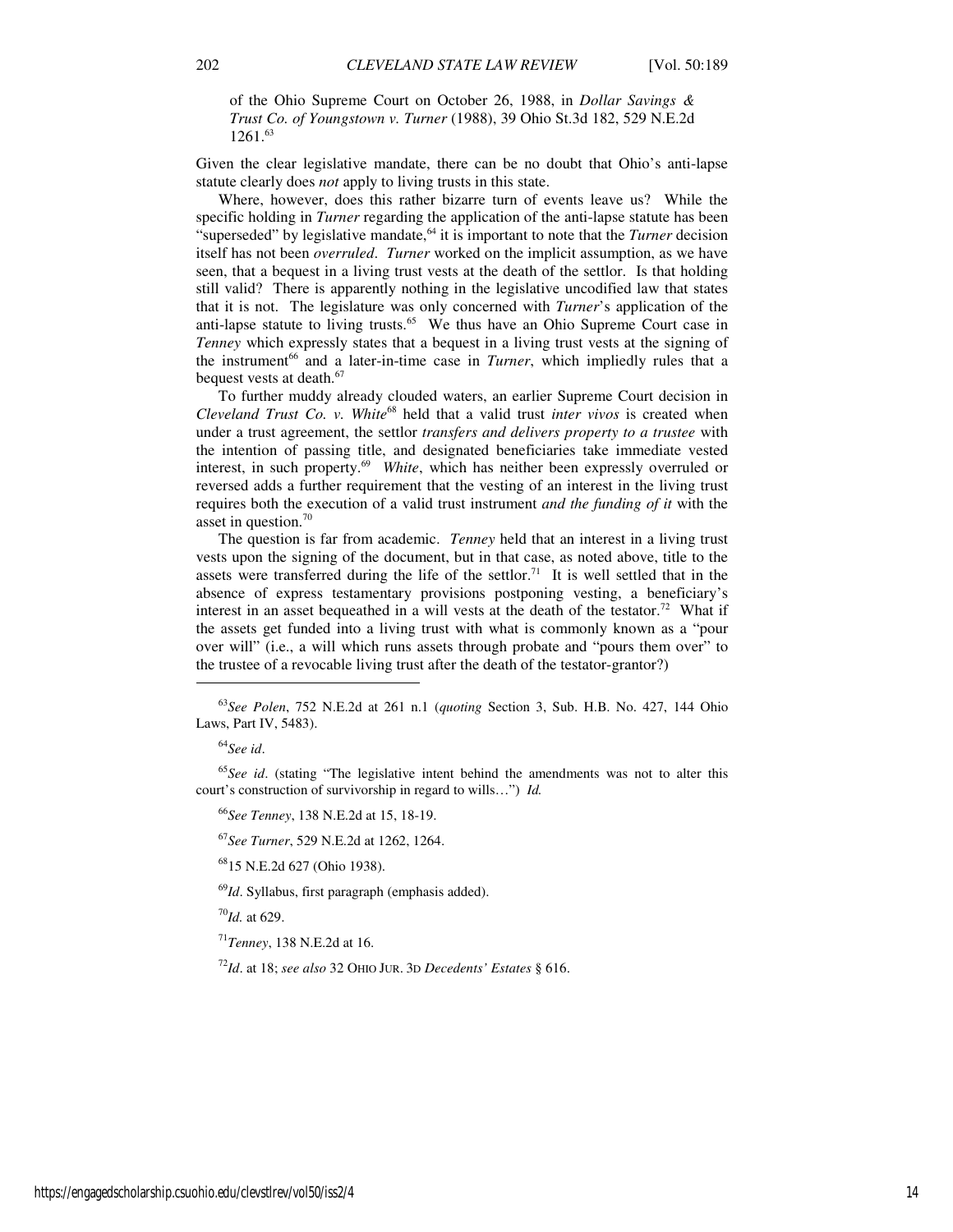We now have three competing theories with no legal guidance. I will name these three theories with the names of the cases that suggest them: The *Tenney* theory: An interest in a living trust vests upon the creation of the trust (subject only to divestment by a subsequent act by the grantor) in all cases.<sup>73</sup> The *Turner* theory: An interest in a living trust vests upon the death of the grantor in all cases.<sup>74</sup> The *White* theory: An interest in a living trust vests upon the creation of the trust *and* the transfer of title of the relevant asset into the trust (subject again to divestment by a subsequent act by the grantor).<sup>75</sup> An implication of this *White* theory is that an interest in a living trust funded by a pour over will vests at death. A further implication of the *White* theory is an accounting challenge that each asset in the trust must be analyzed as to when the trustee took title to it to determine the vesting rights of the beneficiaries involved.

Ohio's law concerning the vesting of an interest in a living trust, to be less than tactful, is a mess. Until the Ohio courts or legislature specifically untangle the legal ball of yarn around which this issue is raveled, Ohio practitioners engaged in post mortem distribution of an asset when the first-named beneficiary has predeceased the grantor should proceed with the greatest of caution, particularly when the governing instrument does not clearly set forth contingent distribution instructions.

#### V. INHERITANCE THROUGH PAYABLE ON DEATH ACCOUNTS

It should be apparent that Ohio's laws of inheritance are primarily statutory rather than based on the common law. One example where the statutory scheme is clearly intended to facilitate the ease of transferability of assets to heirs is Ohio's "Payable on Death" (hereinafter "P.O.D.") statute, which is set forth in O.R.C. § 2131.10.

It must again be borne in mind that in the absence of these statutory devices, designating, say, a bank account "payable on death" to a third party would have been completely ineffectual at common law. *In re Estate of Tonsic*, <sup>76</sup> provides a good statement of the law:

Prior to the enactment of *Section 2131.10*, *Revised Code*, we would have had no difficulty in determining that this attempt [of designating a P.O.D beneficiary] to transfer title to the money in the bank was completely ineffective, either on the basis of an attempted testamentary transfer, or as a gift *inter vivos* or *causa mortis*, that was incomplete. A gift *inter vivos* or *causa mortis* requires that the donor, during his lifetime divest himself of all dominion of the gift and invest the donee therewith...<sup>77</sup>

 $\overline{a}$ 

<sup>77</sup>*Id.* at 240. From the announcement *Turner* in 1998 until its supercedance by legislative act in 1992, P.O.D. accounts stood on a very slippery slope: If a revocable living trust was a "testamentary" instrument, thus subject to the anti-lapse statute, by what logic were P.O.D. accounts not also ripe for "testamentary" designation and thus subject to the same statute? The 1992 Uncodified Law limiting the statute expressly to wills articulated by the Ohio Legislature, now obviously makes the grounds on which P.O.D. accounts stand neither

<sup>73</sup>*See Tenney*, 138 N.E.2d at 19.

<sup>74</sup>*See Turner*, 529 N.E.2d at 1264.

<sup>75</sup>*See White*, 15 N.E.2d at 628.

<sup>76</sup>235 N.E.2d 239 (Ohio Ct. App. 1968).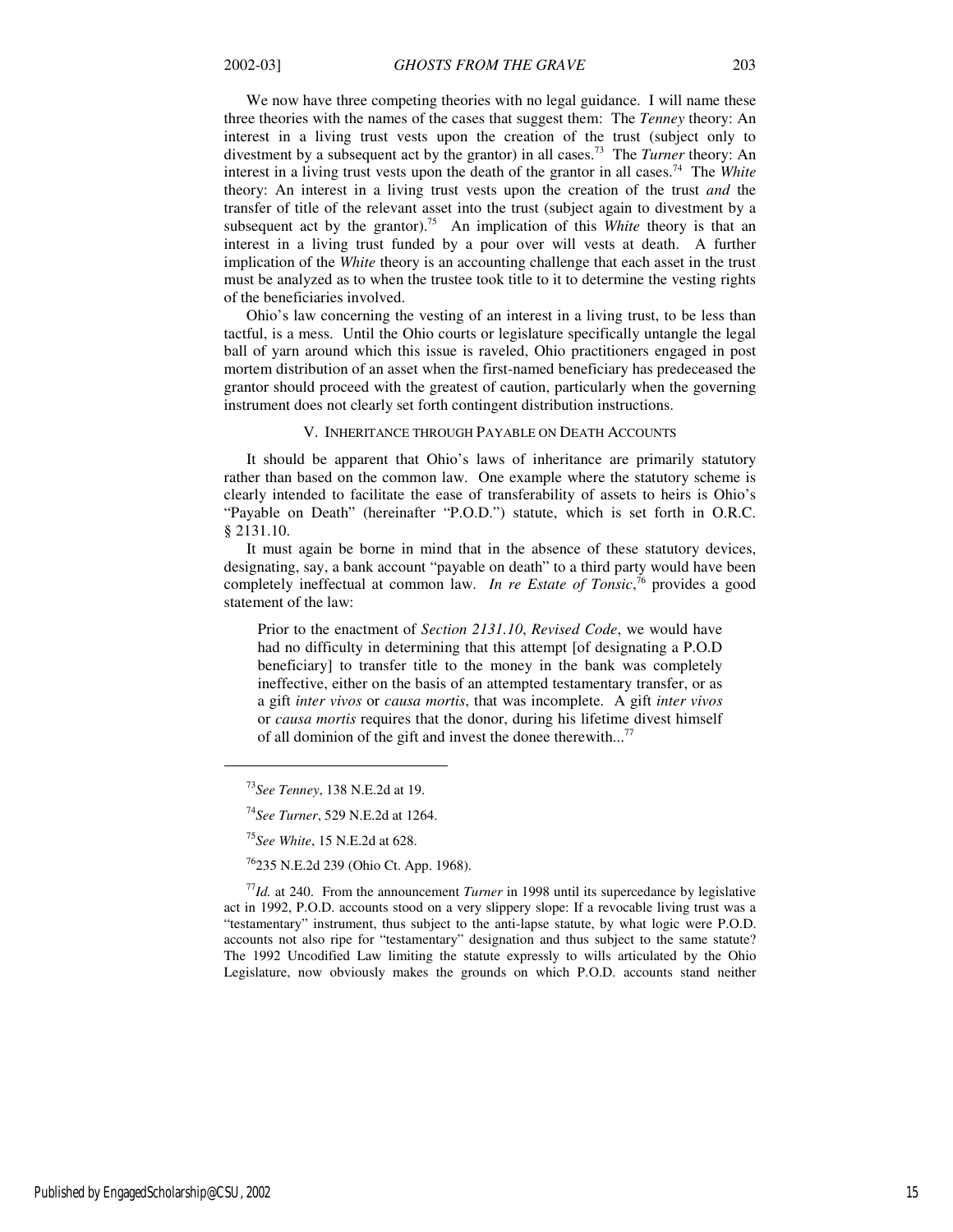In ruling that the payable on death designation was effective to transfer title upon death of the account holder to the beneficiaries designated on the form, the Court concluded that Ohio's enactment of the "P.O.D. statute" effectively authorized such a means of transfer of title.<sup>78</sup> Ohioans generally take this form of transfer for granted. The P.O.D. statute, recently amended to allow non-natural entities such as trusts to be beneficiaries of such designations, as amended, states:

A natural person ... may enter into a written contract with any bank, building and loan or savings and loan association, credit union, or society for savings ... whereby the proceeds of the owner's investment share certificate, share account, deposit, or stock deposit may be made payable on the death of the owner to another person or to any entity or organization, referred to in such sections as the beneficiary, notwithstanding any provisions to the contrary in Chapter 2107. of the Revised Code. In creating such accounts, "payable on death" or "payable on the death of" may be abbreviated to "P.O.D."

Every contract of an investment share certificate, share account, deposit, or stock deposit authorized by this section shall be deemed to contain a right on the part of the owner during the owner's lifetime both to withdraw the proceeds of such investment share certificate, share account, deposit, or stock deposit, in whole or in part, as though no beneficiary has been named, and to designate a change in beneficiary. The interest of the beneficiary shall be deemed not to vest until the death of the owner.

No change in the designation of the beneficiary shall be valid unless executed in the form and manner prescribed by the bank, building and loan or savings and loan association, credit union, or society for savings.<sup>79</sup>

That all seems simple enough. The statute is careful to spell out that vesting of a beneficiary's interest does not take place until the death of the account owner. $80$  This puts to rest any ambiguity as to when the rights in the account vest as to beneficiaries who predecease the account holder. The answer is there is no such vesting of rights. Moreover, in light of the legislative intent embodied in the uncodified law annotating the 1992 statutory amendment of Ohio's anti-lapse statute, $81$  we can state with confidence that the anti-lapse statute does not come to the rescue of such a lapsed interest in P.O.D. accounts because the legislature took pains to limit the scope of the anti-lapse statute to wills.<sup>82</sup>

The importance of the P.O.D. statute specifically stating that vesting in a P.O.D. account takes place at the death of the account holder also helps with the efficient

<sup>79</sup>OHIO REV. CODE ANN. § 2131.10 (West 2002).

<sup>80</sup>*Id.* 

-

<sup>81</sup>*See supra* note 49, 65, and accompanying text.

<sup>82</sup>*Id*.

slippery nor sloping. Neither these types of accounts nor living trusts are subject to the antilapse statute. *See supra* note 64, and accompanying text.

<sup>78</sup>*Tonsic*, 235 N.E.2d at 240.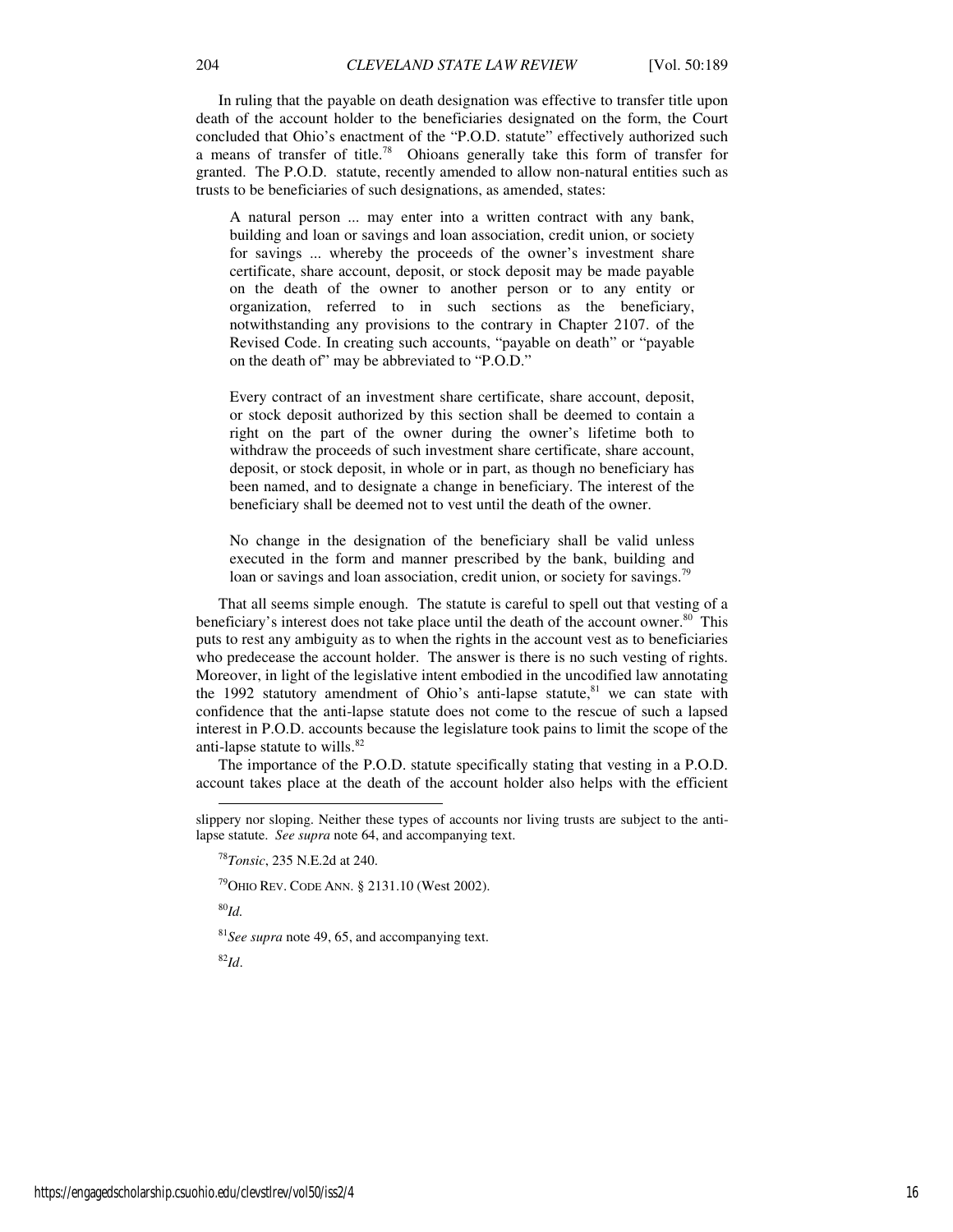administration of these accounts. Say, for example, a decedent, as in *Tonsic*, <sup>83</sup> leaves a bank account payable on death to his three children. Now assume further that one of the children predeceases the account holder. This situation creates no legal problems. Since that child's interest has not yet vested, the remaining two children would then take the proceeds of the account. Only their interests "vest."<sup>84</sup> This understanding of "how a P.O.D. account works" is in my experience the manner in which Ohio banks routinely treat this situation.

The P.O.D. statute, however, is not without its own set of issues. Note that § 2131.10 confers authority to designate *a* "beneficiary" *in the singular* to a P.O.D. account.<sup>85</sup> Are P.O.D. designations of multiple beneficiaries thus unauthorized by the statute? No. In *Wingate v. Hordge*, <sup>86</sup> the Ohio Supreme Court specifically rejected the argument that the statute limits an account holder's right to name a sole beneficiary.<sup>87</sup> What is compelling in the *Wingate* case is the logic the court used in reaching its decision.

There is a long line of authority that holds that statutes in derogation of the common law must be strictly construed.<sup>88</sup> Wingate, in apparent deference to this principle, navigated around it by reading O.R.C. § 2131.10 *in pari materi* with O.R.C. § 1.43 which states that the "singular included the plural and the plural included the singular."<sup>89</sup> This well reasoned case, therefore, found that Ohio account holders can name multiple beneficiaries to P.O.D. accounts.  $90$ 

Does the logic in the *Wingate* case, however, contain within it a severe limitation in the use and flexibility of P.O.D. accounts? I submit that it does. The P.O.D. statute authorizes the naming of "a beneficiary." *Wingate* was able to avoid the strict construction problem with which statutes in derogation of common law are saddled by citing *another* statute with which O.R.C. § 2131.10 can be read *in pari materi* to construe the statute's usage for multiple beneficiaries.<sup>91</sup>

Importantly, the Court did not rely on an argument that the O.R.C. § 2131.10 is a remedial statute. This argument could have provided a framework for the Court to circumvent the strict construction problem in that remedial statutes, even if in derogation of common law, are entitled to *liberal* construction.<sup>92</sup>

<sup>84</sup>*See*, *e.g.*, *Morton v. McComb*, 662 S.W.2d 471 (Ark. 1983) (applying a statutory scheme analogous to the Ohio statute)

<sup>85</sup>*See* OHIO REV. CODE ANN. § 2131.10 (West 2002) (providing that a person may create an account payable on death to "another *person*" referred to as "*the beneficiary*").

<sup>86</sup>396 N.E.2d 770 (Ohio 1979).

<sup>87</sup>*Id*. at 772.

 $\overline{a}$ 

<sup>88</sup>*See*, *e.g*., Sabol v. Pekoc, 76 N.E.2d 84 (Ohio 1947); Loyer v. Bucholz, 526 N.E.2d 300 (Ohio 1988); Shover v. Cordis Corp., 574 N.E.2d 457 (Ohio 1991); Weir v. Consolidated Rail Corp., 465 N.E.2d 1341 (Ohio Ct. App. 1983).

<sup>89</sup>OHIO REV. CODE ANN. § 1.43 (West 2002).

<sup>90</sup>*Wingate*, 396 N.E.2d at 772.

<sup>91</sup>*Id*. at 771.

<sup>92</sup>*See* OHIO REV. CODE ANN. § 1.11 (West 2002). *See also* Schwartz v. McAtee, 488 N.E.2d 479 (Ohio 1986); Ohio Civil Rights Comm'n v. Lysyj, 313 N.E.2d 3 (Ohio 1974).

<sup>83</sup>*See Tonsic*, 235 N.E.2d at 239.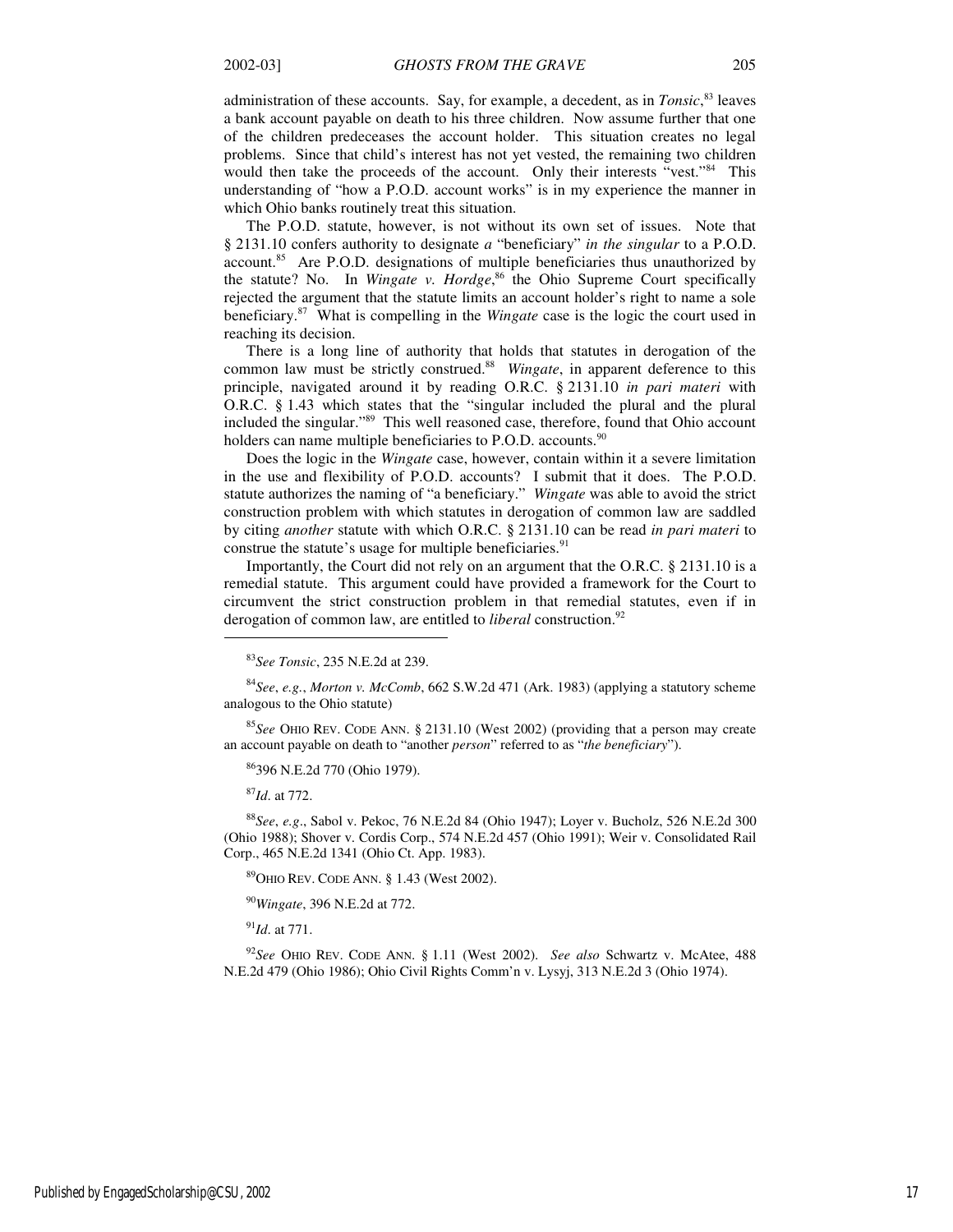Is Ohio's P.O.D. statute per its terms remedial or substantive? Unfortunately, the case law on this issue does not provide reliable guidance. In *State Ex Rel Holdrige v. Indus. Comm.*,<sup>93</sup> the nebulous status of the "distinction" is explained as follows:

It is doubtful if a perfect definition of "substantive law" or "procedural or remedial law" could be devised. However, the authorities agree that, in general terms, substantive law is that which create duties, rights, and obligations, while procedural or remedial law prescribes methods of enforcement of rights or obtaining redress.<sup>94</sup>

Courts have been predictably unpredictable in applying this amorphous "test." Is the P.O.D. statute a procedural device to remedy less effective ways to achieve a right Ohioans already enjoyed, i.e., the transfer of assets to beneficiaries? If so, the P.O.D. statute is procedural and thus, should be liberally construed. Or is the statute as suggested by *Tonsic*, a newly-created right of conveyance previously unavailable to Ohioans?<sup>95</sup> If so, the P.O.D. statute is a substantive derogation of common law mandating strict construction.

Here is why the statutory construction of the P.O.D. statute is critical: The statute does not authorize the naming of an *alternate* P.O.D. beneficiary or beneficiaries.<sup>96</sup> The P.O.D. statute, standing in clear derogation of common law, makes for no such provision for contingent beneficiaries. I am also not aware of any other statute with which the P.O.D. statute can be read *in pari materi* so as to rescue this limitation of the P.O.D. statute as *Wingate* as rescued the "single-beneficiary-only" problem.<sup>97</sup>

I therefore conclude that absent legislative or judicial clarification, there is a serious issue as to whether the use of alternate beneficiaries on P.O.D. accounts are legally valid in Ohio.

This uncertainty is a serious limitation on the usefulness of P.O.D. accounts. It goes to the heart of our ability as planners to draft beneficiary designations to meet our client's goals. For example, suppose that an account holder, as in *Tonsic*, 98 wants her three children as the primary beneficiaries of a P.O.D. account. Upon counseling the client, you learn she wants her grandchildren of the predeceased child to inherit the one-third interest of that child in the event that child does indeed predecease the client.<sup>99</sup> In this case, then, the beneficiary designation form would have to provide for alternate beneficiaries in the event that one or more of the primary beneficiaries predeceases the client account holder.

Not only is there doubt that the statutory scheme authorizes the naming of alternate beneficiaries, my experience is that banks and similar financial institutions have little tolerance for complex legal contingencies printed on their brief "official

<sup>94</sup>*Id*. at 623.

j

<sup>95</sup>*See Tonsic*, 235 N.E.2d at 240-41.

<sup>96</sup>*See* OHIO REV. CODE ANN. § 2131.10 (West 2002).

<sup>97</sup>*See Wingate*, 396 N.E.2d at 771.

<sup>98</sup>*See Tonsic*, 235 N.E.2d at 239.

<sup>99</sup>Indeed, my experience is that such a desire is very common among clients as to their grandchildren's interests.

<sup>93</sup>228 N.E.2d 621 (Ohio 1967).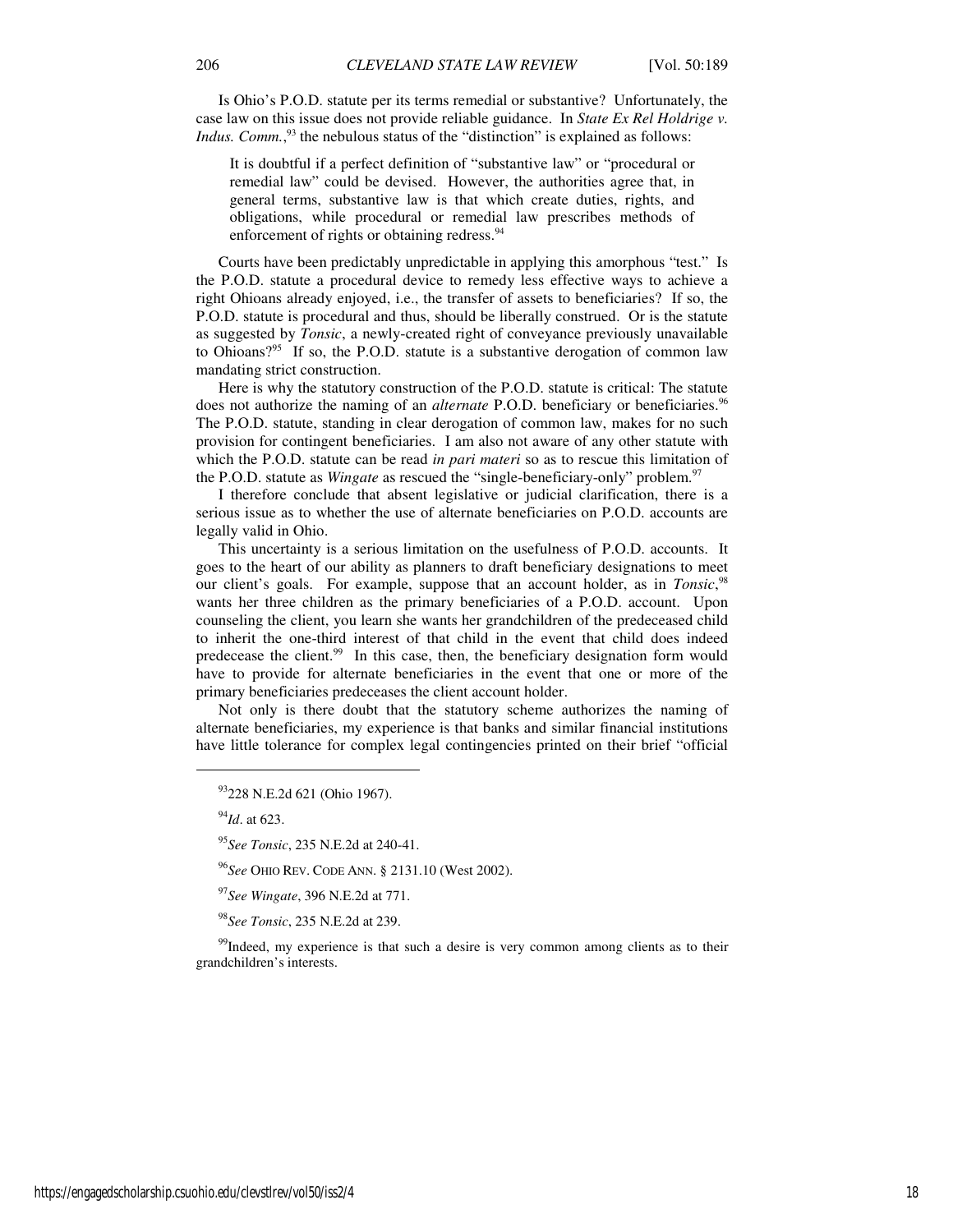$\overline{a}$ 

forms."<sup>100</sup> In contrast, the use of living trusts and wills allow the client to establish elaborate alternative beneficiary designations up to the point of assuring that no lapse will ever occur. Such documents also allow for *in terrorem* clauses to further insulate the wishes of the client from an attack by disgruntled family members. I have yet to attempt the use of an *in terrorem* clause in a P.O.D. designation and can only speculate as to the number of conferences with the bank's legal department its use would generate, to say nothing of the doubtful enforceability of such a provision in a P.O.D. context.

It is likely that the use of alternate beneficiaries and other clauses in P.O.D. accounts, in the absence of express legislative action, will only be clarified through the process of future litigation. Further arguing against the use of alternate beneficiaries and other clause provisions is the philosophy of most practitioners, including this author, that his or her client's estate does not become one of the litigants.

#### VI. THE LESSON FOR THE PRACTITIONER--THE NEED TO COUNSEL

As stated earlier, my purpose in analyzing the diverse and often arbitrary way Ohio law treats inheritance through predeceased persons in different contexts (intestacy, testacy, living trusts, and P.O.D. accounts) is not academic. There are two strong ethical imperatives, I believe, that this analysis suggests to attorneys working in the area of wills and trusts to incorporate into their practices. The first ethical imperative is to counsel clients regarding client desires in the event that a named beneficiary predeceases the client. The second is to further reduce the risk of the "unintended beneficiary" by incorporating a regular updating program into the lawyer's practice.

To illustrate, let me review the four contexts in which the issue of inheriting through predeceased heirs has been analyzed.

#### *A. Intestacy*

By implication, intestacy is the situation over which lawyers as individual practitioners have the least control. A person whose estate passes through Probate via intestate succession presumably has not bothered to meet with an attorney to

<sup>&</sup>lt;sup>100</sup>The legal ground on which T.O.D. real estate deeds ("Transfer on Death" Deeds) and life insurance policy beneficiary designations stand appears much firmer than P.O.D accounts: Ohio's recently enacted "Transfer on Death" statute, as to real estate interests, takes care to spell out the results of a named beneficiary predeceasing the titleholder. It specifically provides for contingent beneficiaries. One such provision in the statute, O.R.C. § 5302.23 states "...[i]f none of the designated transfer on death beneficiaries survives the deceased owner ... and no contingent transfer on death beneficiaries have been designated or have survived the deceased owner, the interest of the deceased owner shall be distributed as part of the probate estate of the deceased owner ..." OHIO REV. CODE ANN. § 5302.23 (West 2002). Likewise, consider beneficiary designations on life insurance policies. O.R.C. § 3911.14 states a rather logical scheme that makes the disposition of life insurance proceeds paid to a predeceased designated beneficiary first a matter of the policy's contractual language. OHIO REV. CODE ANN. § 3911.14 (West 2002). Then, in the absence of such language, the statute sets forth a cascading set of beneficiaries, the last of which is the insured himself or herself, which, in practical terms, means his or her estate. *Id. See also*, *e.g*., *In re Gilger's Estate*, 109 N.E.2d 333, 337 (Portage Cy. 1956) (construing the reversionary ownership back to the insured as a directive that the death proceeds be paid to the insured's probate estate).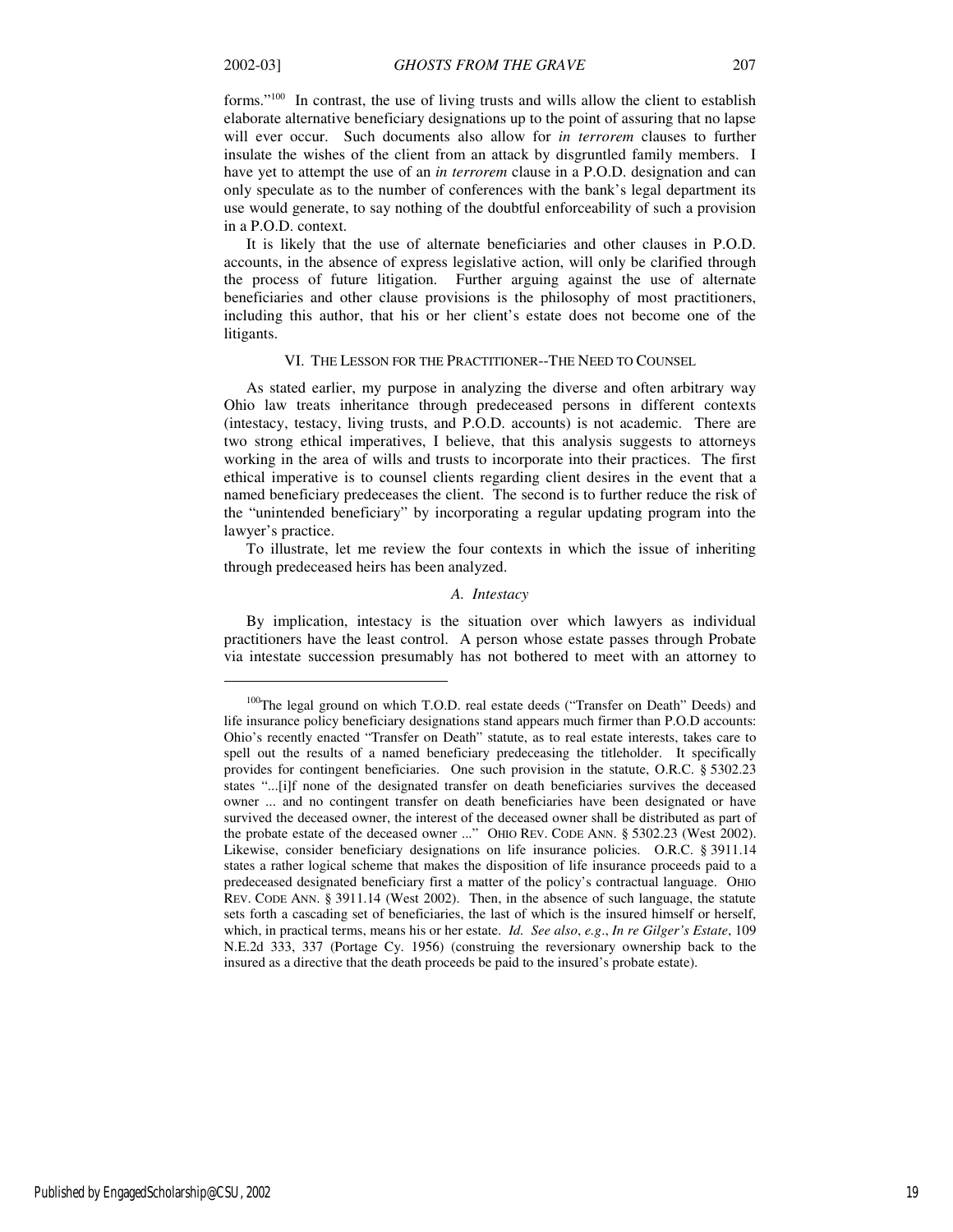develop any kind of estate plan. I am assuming few practitioners would typically *advise* an intestate probate even in the simplest of cases if, for no other reason, than to deal with the ancillary issues of choice of fiduciary, waiver of bond costs, creating a power to sell real estate in the fiduciary, and, perhaps, choice of guardian of minor children. More importantly, we have seen intestacy involves an admission ticket into a statutory scheme that is so replete with arbitrary rules apparently void of any apparent public policy that few clients, with proper counsel, would ever choose the scheme to satisfy their dispositive intents in the event of inheritance through contingent beneficiaries.

Collectively, however, perhaps it is time for our profession to review the statutory scheme as a whole. The 2001 amendment to the statute mandating inheritance entirely by the surviving spouse when all of the children of the decedent are common to the decedent and the surviving spouse was a step in the right direction.<sup>101</sup> Some of the other provisions should likewise be eschewed as arcane and contrary to the dispositive intent of most Ohioans.

#### *B. Testacy*

For attorneys practicing in a Probate-based model, no other context more strongly illustrates the need for counseling and drafting to deal with the issue of the contingency that a named beneficiary will predecease the client. This problem is particularly acute in the will context since so much planning is often disregarded in will-based plans to begin with (e.g. catastrophic illness planning, trusts for creditor protection of beneficiaries, issues concerning inheritance issues in the event of a surviving spouse's remarriage, etc.).

Let me give a hypothetical example. Mary comes into a lawyer's office. She is a widow in her mid-60's and in good health. She has two daughters, Alice and Nancy. Both are married. Alice has three children, and Nancy has one. Mary has her will drawn up with the ten-minute interview going something like this:

Attorney: "So you want your daughters to inherit if something happens to you, right?"

Mary: "Right."

Attorney: "And let's say something happens to one of your daughters before you were to pass away, what then?"

Mary: "Well, I suppose I would want her share to go to her children, I guess."

Attorney: "Okay, and their kids are all adults?"

Mary: "Oh yes, my grandchildren are all grown up. In fact, Rachael, she lives at home due to the fact that she's a little slow, but..."

https://engagedscholarship.csuohio.edu/clevstlrev/vol50/iss2/4 20

<sup>101</sup>148 Laws of Ohio, S.B. 152 (effective March 22, 2001). The previous version of O.R.C. § 2105.06 mandated, in such a case, fractional shares be divided up among the surviving spouse and the children of the marriage, which is a choice, I have experienced in twenty years of practice, few clients would want.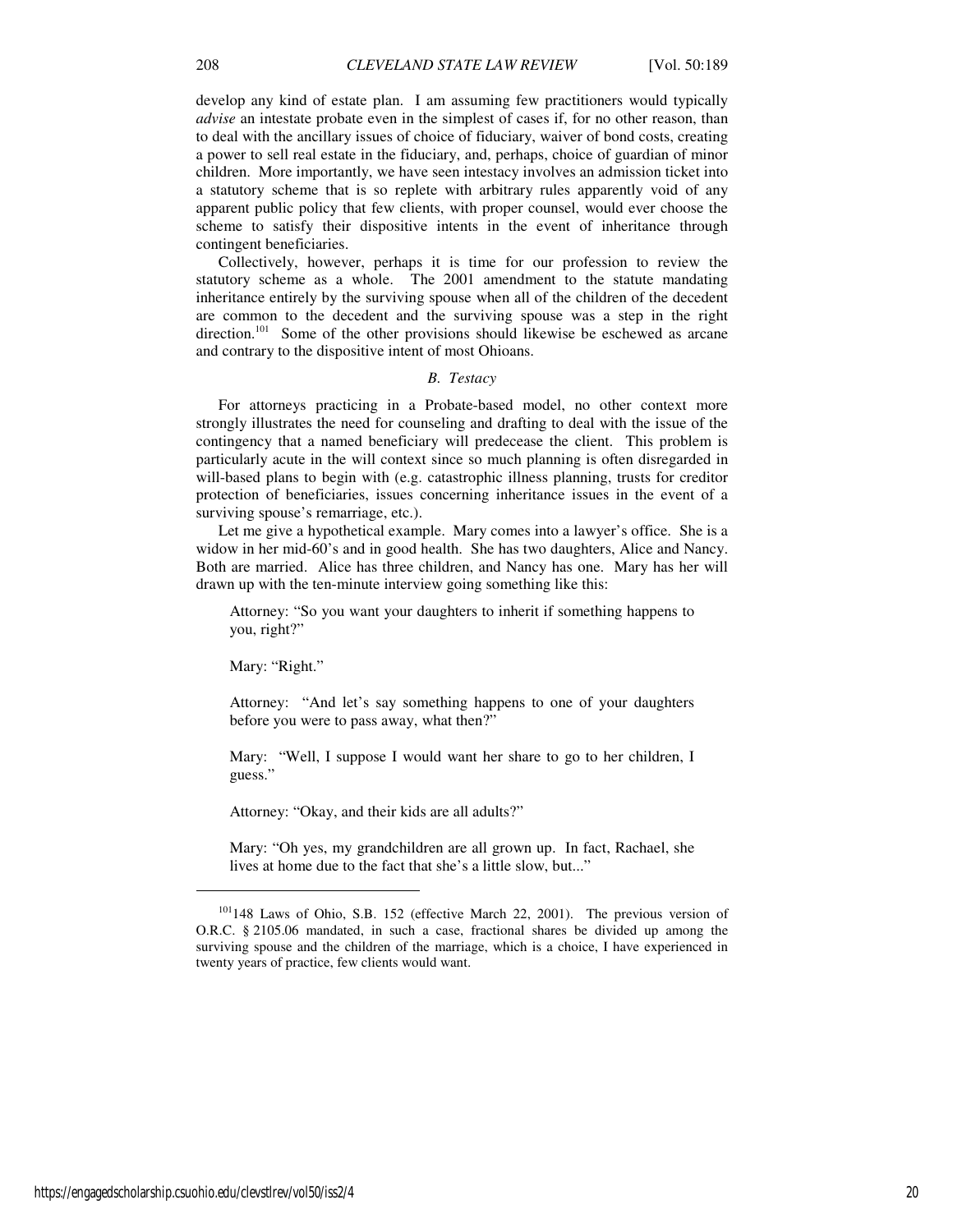Attorney [interrupting]: "Okay, and who would you like to be the executor of your estate, you know, the person who would be handling everything."

Mary: "Well, that's a good question, you know. Alice is really good with money and handling finances. She's got a good head on her shoulders. Nancy is a little more scatterbrained, but then again, she lives in Cleveland, just about 15 minutes from me and Alice is in southern Ohio. I think maybe Nancy since she's closer and more involved, and maybe Alice could help her out somehow."

Attorney: "All right, why don't we make Nancy the Executrix, and we'll make Alice the alternate Executrix in case Nancy can't serve for some reason."

Mary: "Okay."

Attorney: "And do you want to waive bond? That means, do you trust your daughters that they wouldn't steal or do something improper resulting in a loss to the estate. If you waive bond, then they won't have to pay to be bonded, and that is a savings to the estate."

Mary: "Sure."

What the lawyer is obviously doing is what we may call "word processing" estate planning. He or she is merely asking questions to fill in the blanks in a computer form. Hopefully, most readers of this fictitious dialogue noticed a huge "special needs trust" planning issue that the lawyer, who is locked into this "word processing" paradigm missed.

Here is what happens: The lawyer "draws up" the will. The will contains the following boilerplate provision, the implications of which, of course, are never discussed with the client:

I give and devise, my entire estate, of every kind, nature and description whatsoever, and wheresoever situated, which I may now own or hereinafter acquire, or have the right to dispose of at the time of my decease, in equal shares to my children who shall survive me, absolutely and in fee simple; however, should any of my children fail to survive me leaving issue surviving, said issue shall take the share of the deceased child, on a per stirpes basis... $^{102}$ 

Mary comes back a few weeks later and has the will executed. The lawyer and Mary never meet again. Mary lives another fifteen years, dying at the age of eightyeight. Prior to her death, however, both Alice and Nancy die. The inheritance result: Alice's three children each inherit 1/6th of Mary's net estate and Nancy's child inherits 1/2 of the estate.

Now to make our point, let us add a bit of *counseling* to the meeting. Had the attorney taken the time to explain in layperson's terms the difference between

j

<sup>&</sup>lt;sup>102</sup>How many wills have you seen that do *not* contain this type of boilerplate language?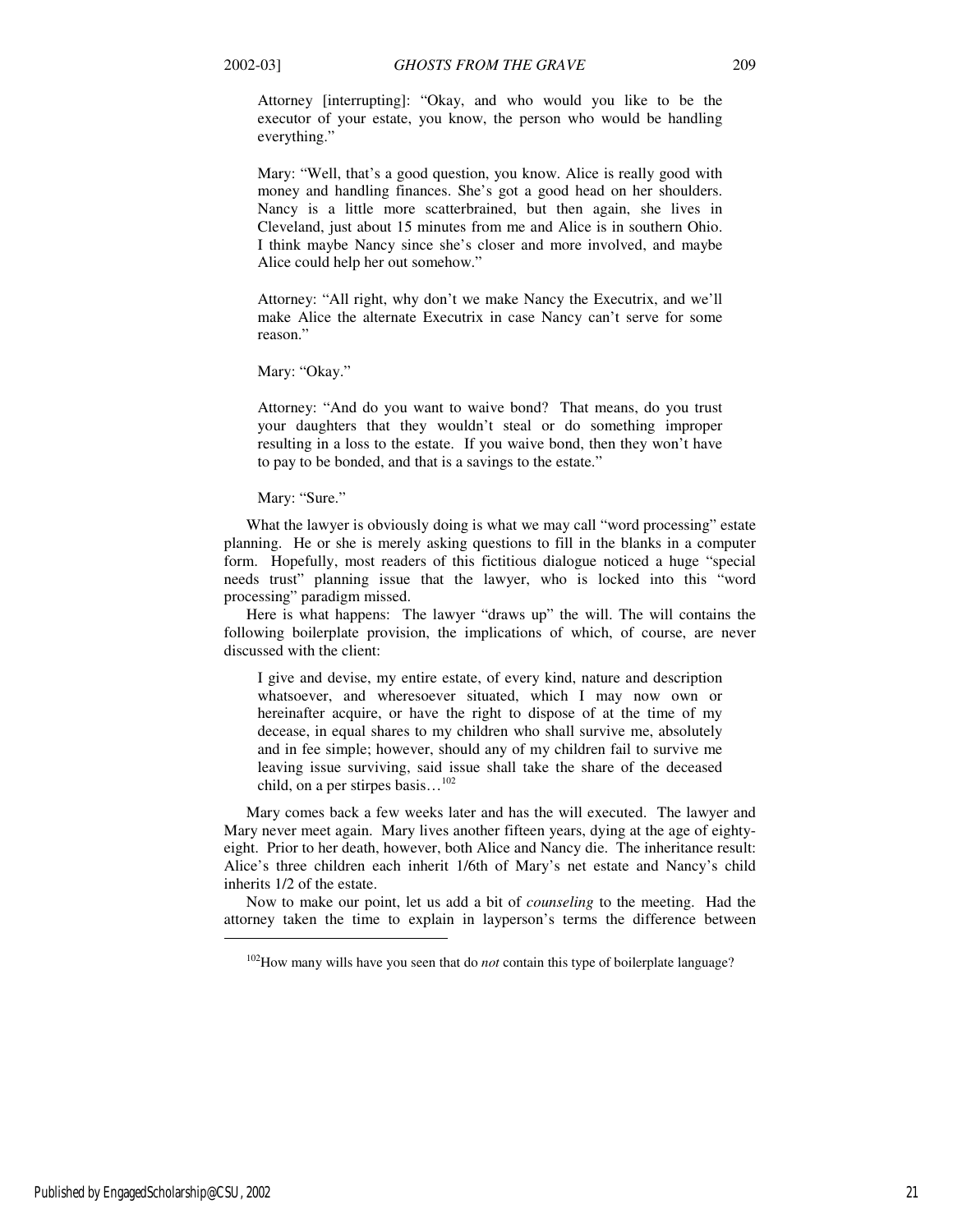inheriting per stirpes and per capita, Mary, as my experience tells me is usually, though not always the case, would likely have stated: "Oh, dear, if my kids died before me, I definitely want all my grandchildren to be treated equally. I love them all the same."

The point: *As to her dispositive intents, Mary would have been better off dying intestate*. She would have had her desires, as to the equal treatment of her grandchildren, fulfilled had she never seen the lawyer. Instead, by paying money to have a will drawn up, serious violence was done to her dispositive intent.

An alternate provision should have instead been inserted in the will. It might have said:

I give and devise, my entire estate, of every kind, nature and description whatsoever, and wheresoever situated, which I may now own or hereinafter acquire, or have the right to dispose of at the time of my decease, in equal shares to my children who shall survive me, absolutely and in fee simple; however, should any of my children fail to survive me leaving issue surviving, said issue shall take the share of the deceased child, on a per stirpes basis; provided further, however, that the heirs of the nearest class of next of kin who survive me shall take on a per capita basis…

Note that in providing this language, we have effectively opted the client out of the rigorous per stirpes scheme of the anti-lapse statute. Opting out of it, of course, is exactly what the client wanted. That fact, of course, can only be learned through counseling, not word processing.

Consequently, when counseling clients in a will-based context, the difference between inheriting per stirpes vs. inheriting per capita must be explained to the clients and their wishes explored in almost every interview.

#### *C. Living Trust*

To be blunt, any well-drafted living trust should *never* result in a lapse that is not dealt with in the four corners of the document.

The history of the use of living trusts in the United States is checkered. The origin of its explosion on the scene as a dispositive planning tool, it must be acknowledged, came, in part, from outside of the legal profession. While such sources made the public aware of this valuable planning tool, they also created much opportunity for abuse, hucksterism, and just plain bad legal advice.<sup>103</sup> In the hands of a trained estate-planning attorney, however, a living trust is a very valuable tool: A trust is a highly effective legal concept for dealing with many of the planning issues referenced in the preceding section (beneficiary-creditor protection, remarriage planning, etc.). Since a living trust can contain trusts within trusts, the use of a revocable living trust can provide the framework for much of the architecture of a comprehensive estate plan.

When drafting a living trust, therefore, every estate-planning attorney should inquire into the contingencies as to alternate beneficiaries in case a primary

<sup>103</sup>For an interesting discussion of the history of living trusts in the United States, *see* ROBERT A. ESPERTI & RENNO PETERSON, THE LIVING TRUST REVOLUTION: WHY AMERICAN IS ABANDONING WILLS AND PROBATE (Viking, 1992).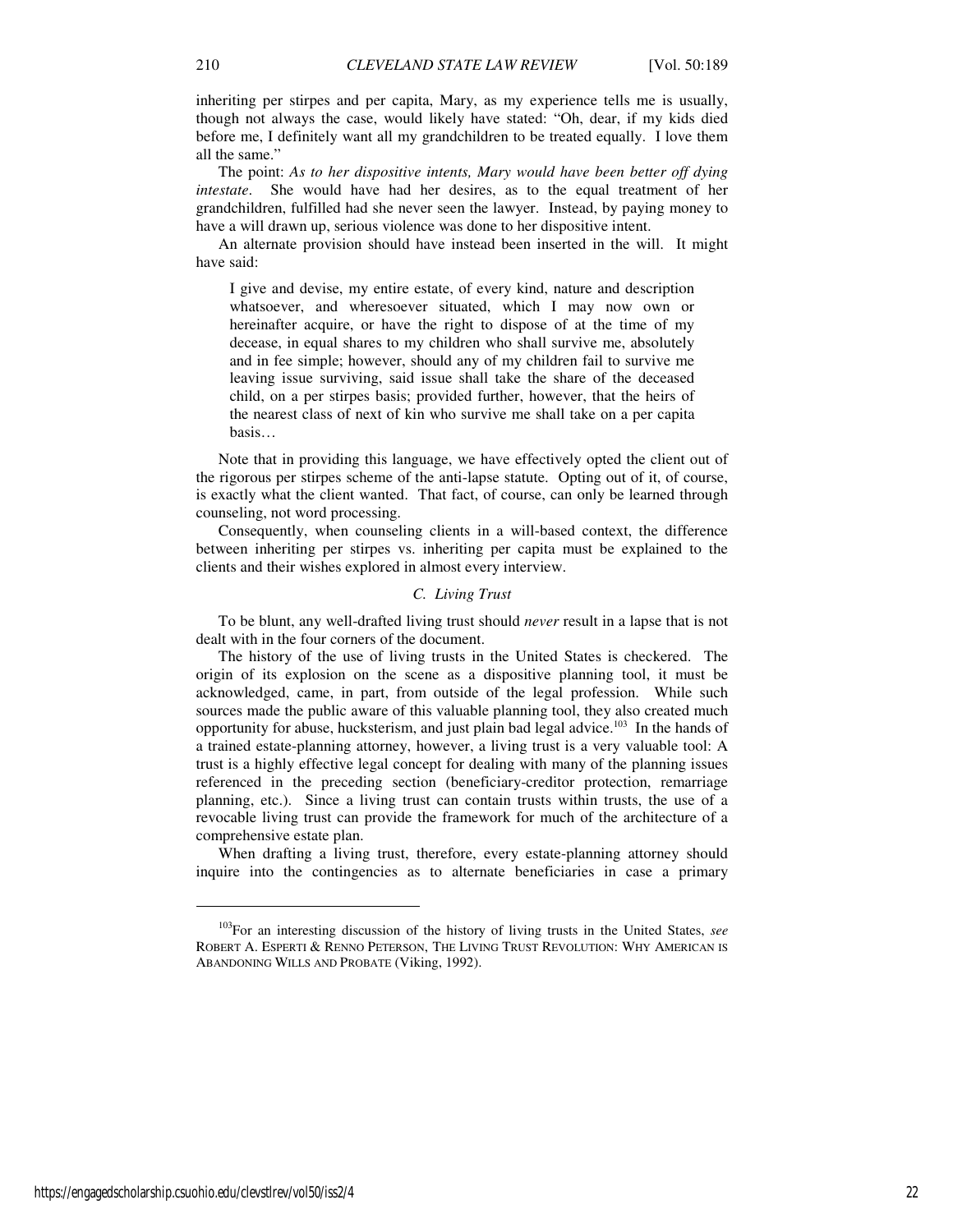beneficiary predeceases the creator of the trust. This mandate should apply to specific bequests as well as to bequests to remainderpersons. It is often appropriate that this contingency planning take place down to two levels, and, on rare occasions, even more. Finally, a well-drafted living trust should also have a kind of "safety net" clause that specifically sets forth what happens should all the named beneficiaries predecease the client.<sup>104</sup>

A good office practice might be not to waste the client's time discussing the "safety net" clause at the initial meeting, but to explain it fully when the document is being signed. On the rare occasion that the client has different dispositive ideas about the very remote contingencies in the "safety net" clause, office staff should be available to quickly re-draft that provision to the client's satisfaction before the document is signed.

To conclude, a properly drafted and implemented living trust should itself set forth the client's dispositive intents through all contingencies, and the issue of a lapse of a bequest should always be moot.

#### *D. Payable on Death Accounts*

Some clients come into a law office with what some practitioners might observe as a "Payable on Death Planning" mind set. That is, the client will be thinking in terms of "which account goes to which heir." I typically explore with the client alternative paradigms to think about his or her estate plan. In the first place, different accounts often will have changing values with the inherent risk that one heir gets enriched over another merely because of the value in the particular P.O.D. asset inherited at the time of the client's death.

These accounts also present disability-planning problems. Some practitioners may be surprised to learn too late that financial institutions, which tend to be very conservative, are unwilling to honor durable powers of attorney, either because the power is, in their eyes, "stale," i.e., "too old" per their internal rules, or not on their "official form" (which typically goes to the greatest legal lengths to insulate the institution from liability for its reliance on it.) While, say, a bank may have every right not to deal with a client's chosen agent, it would have a far more difficult time, for example, to refuse to recognize the directives of a Successor Disability trustee of a revocable living trust who, after all, has *legal title* to the asset.

There are occasions, however, when P.O.D. designations make perfect sense. One such example is retirement plans, since their title cannot be transferred into a revocable living trust during the life of the plan participant. Such an asset must have a designated beneficiary to avoid it being payable to the estate of the participant, which result also carries with it adverse income tax consequences.<sup>105</sup>

It is incumbent upon attorneys designing estate plans for clients who have such assets to counsel them about their dispositive intents in the event that a primarynamed beneficiary dies. Just as importantly, it is critical that attorneys *design P.O.D. designations that deal with these alternate contingencies.*

j

<sup>&</sup>lt;sup>104</sup>Clients, I have found, since the tragedy of September 11, 2001, are now reading this "safety net" clause with a renewed seriousness.

<sup>105</sup>*See* I.R.C. § 401(a)(9) (West); *See also* NATALIE CHOATE, LIFE AND DEATH PLANNING FOR RETIREMENT BENEFITS (Ataxplan Publications 5th ed. 2003, p. 62).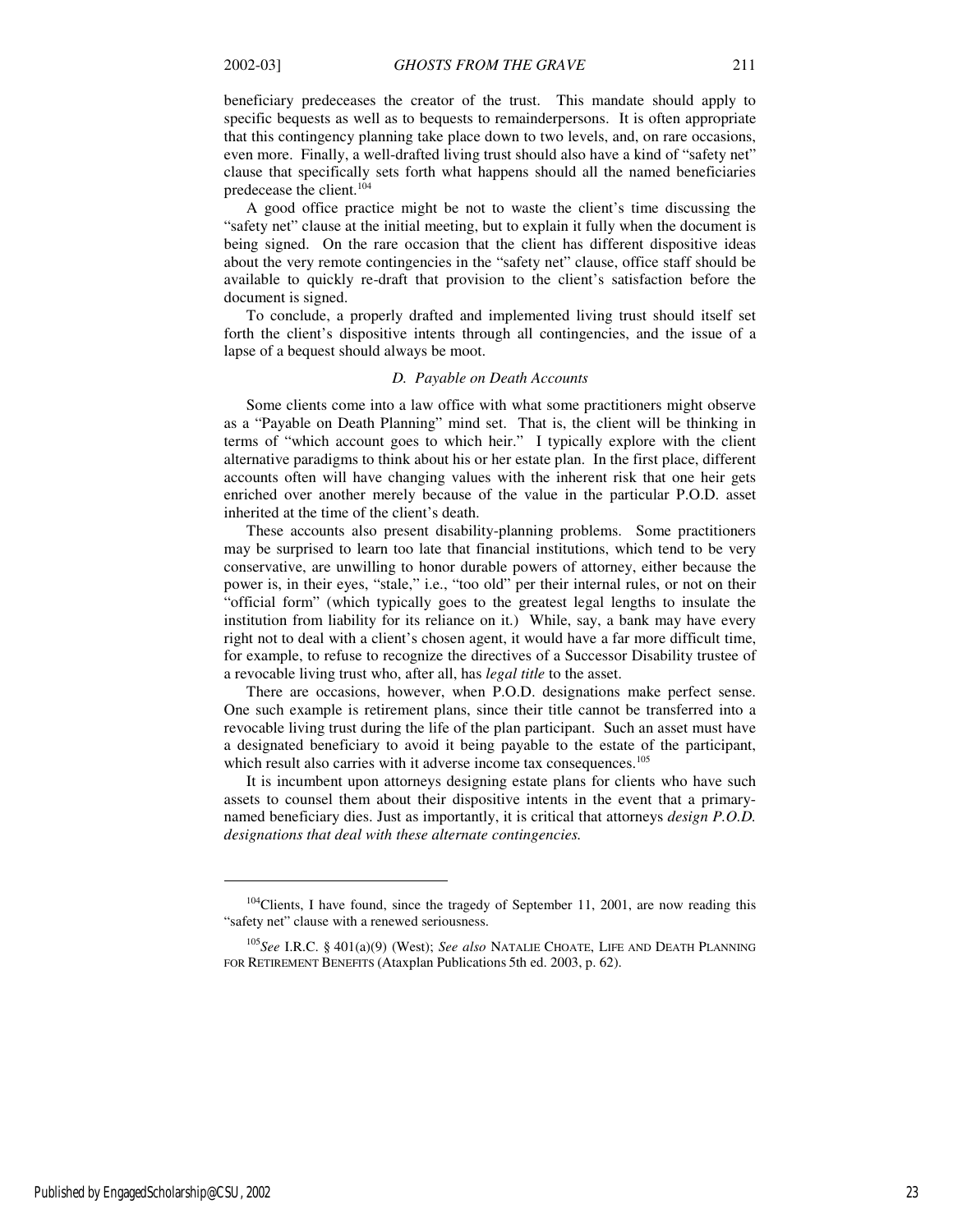I have, however, argued that leaving a banking-type of account payable on death to alternate beneficiaries may just as easily open the door to the courthouse as to the bank vault. In planning mode, certainly if the financial institution is willing to accept the P.O.D. designation, complete with its nice list of cascading alternate beneficiaries, the institution would be unlikely to dishonor the P.O.D. account or designation upon the death of the account holder (and perhaps legally foreclosed from doing so.) This fact, however, provides no assurance that the alternate designation would be safe from the collateral attack of a disgruntled individual entitled to inherit if the alternate designation is ruled invalid.

In contrast to P.O.D. accounts, life insurance designations, Retirement Plan designations, and T.O.D. real estate deeds, however, stand on much firmer ground.<sup>106</sup> Life insurance policies and retirement plans are typically governed by the terms of the policy or adoption agreement, respectively. The T.O.D. statute specifically provides for contingent beneficiaries.<sup>107</sup> In the case of life insurance or, say, a 401(k) agreement, a review of the relevant document, therefore, should set forth whether such alternate beneficiary designations are acceptable, and they usually are.

In her defining work on the subject, Natalie Choate sets forth several beneficiary designation forms that run on for several pages, many of which can be adopted wholesale or modified to suit the client's individual situation.<sup>108</sup>

To conclude, P.O.D. and other similar designations should always be viewed by the attorney as important legal documents. What happens should the named beneficiary predecease the client should always be explored with the client and addressed with a custom-designed designation form. Attorneys should expect that financial institutions may be slow to accept esoterically designed forms. Attorneys should thus forewarn their clients and be sure to charge for the time it may take to have these previously viewed "simple" designations ultimately accepted by the institution.

Regarding accounts governed by O.R.C. § 2131.10, the attorney will need to weigh the legal uncertainties and decide whether the financial institution's acceptance of the designation with alternate beneficiaries satisfies his or her "comfort level," or if an alternate disposition of the asset, such as through a revocable living trust, may be preferable.

#### *E. Updating of the Client's Plan*

Another way to further reduce the risk that an unintended heir inherits a client's assets is to have some sort of updating program as to clients for whom estate planning has been done. Since a client's dispositive intentions can change over time due to changes in their feelings for certain loved ones, an updating program may encompass more than addressing the mere problem of the predeceasing of a named beneficiary in clients' planning documents.

An updating program can be formal or it can be voluntary. Both as individual practitioners and as a profession, it would appear that education of our clients and the

<sup>106</sup>*See supra* note 101, and accompanying text.

<sup>107</sup>*See id*. *See also* OHIO REV. CODE ANN. § 5302.23 (West 2002).

<sup>108</sup>*See* CHOATE, *supra* note 105, at Appendix B of Forms pp. 475-521 (5th ed.).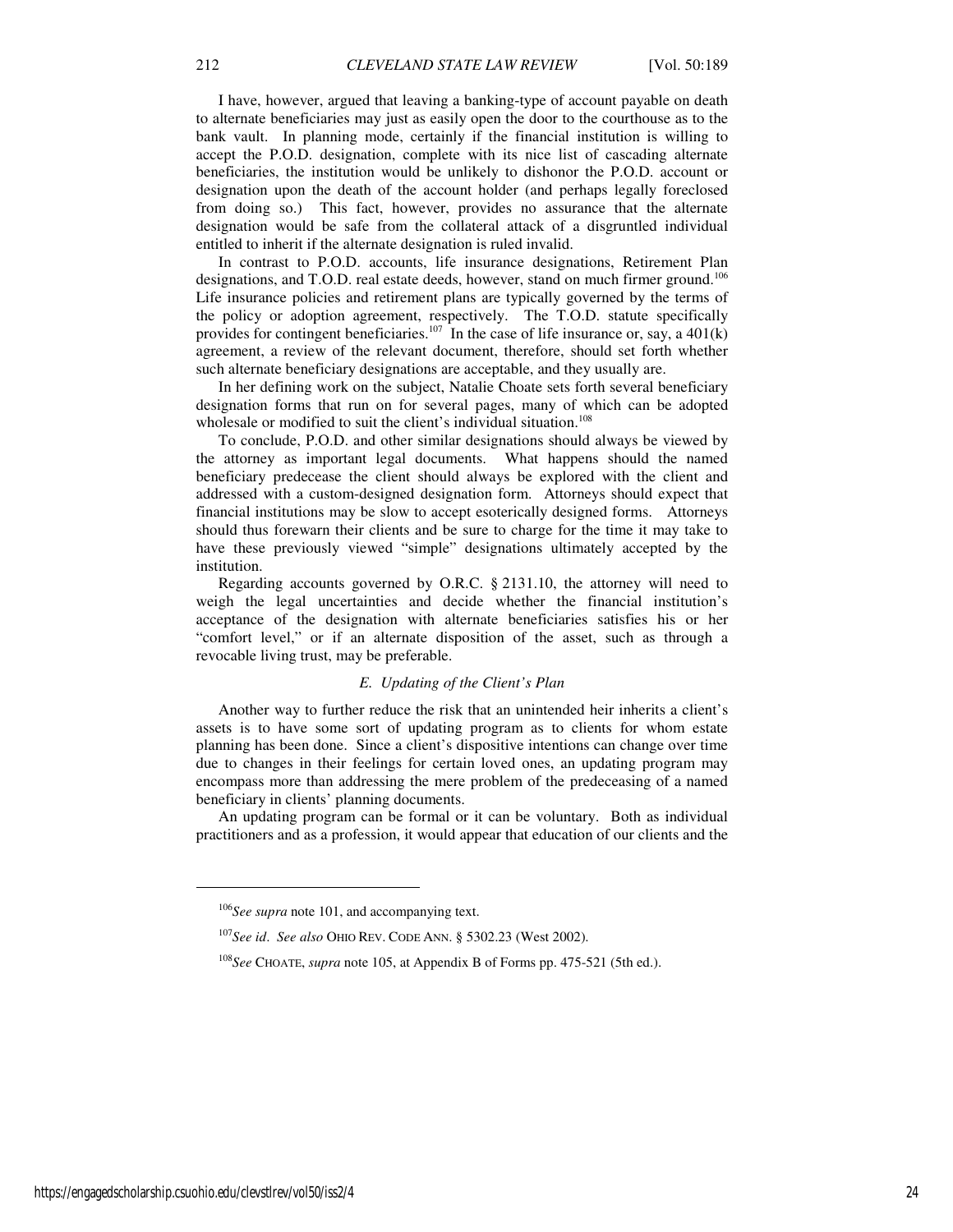public as to the importance of regular updating of estate planning documents should rise to the status of a moral imperative.

### VII. CONCLUSION

Lack of counseling on the issue of what are the client's alternate dispositive intents in the event that the client's primary beneficiary predeceases the client creates a serious disservice to the client.

We have seen that competently addressing this issue involves taking the time to explain, in non-legalese, to the client the difference between per stripes and per capita inheritance as it relates to the client's personal family situation. It involves creating and keeping an inventory of customized drafting clauses for wills to satisfy the client's desires regarding his or her dispositive intents. It involves detailed counseling and drafting in a trust context to plan for all inheritance contingencies. It involves acquiring and examining the fine print of life insurance policies and adoption agreements for retirement assets. Often, it mandates the drafting of sophisticated beneficiary designations for these assets with the incumbent investment of time in working with the various institutions to accept them.

The issue discussed herein is but one of the reasons for detailed up-front counseling in the estate planning process. Working against this counseling model, unfortunately, is the trend in some legal quarters to provide clients the cheapest, most inexpensive word processing-generated "will package." Such a "dumming down" approach to the product, while perhaps providing sheer volume to a firm's file cabinet to ripen into future probate estates, virtually guarantees an enormous disservice to the client.

While the cost of estate planning services will and should always be a marketdriven phenomenon, we practitioners might all do well to review our costs and interview approaches for even the so-called "simple" estates. We are counselors, not word processors. Good counselors work primarily in planning mode, not "clean up" mode. Planning *means* doing work up front.

Remembering these principles is the best way we can service our clients in dealing with the often-times complex and personal decisions involved in an estate plan. The issue of inheriting through a predeceased beneficiary raised in this Article is but one of them.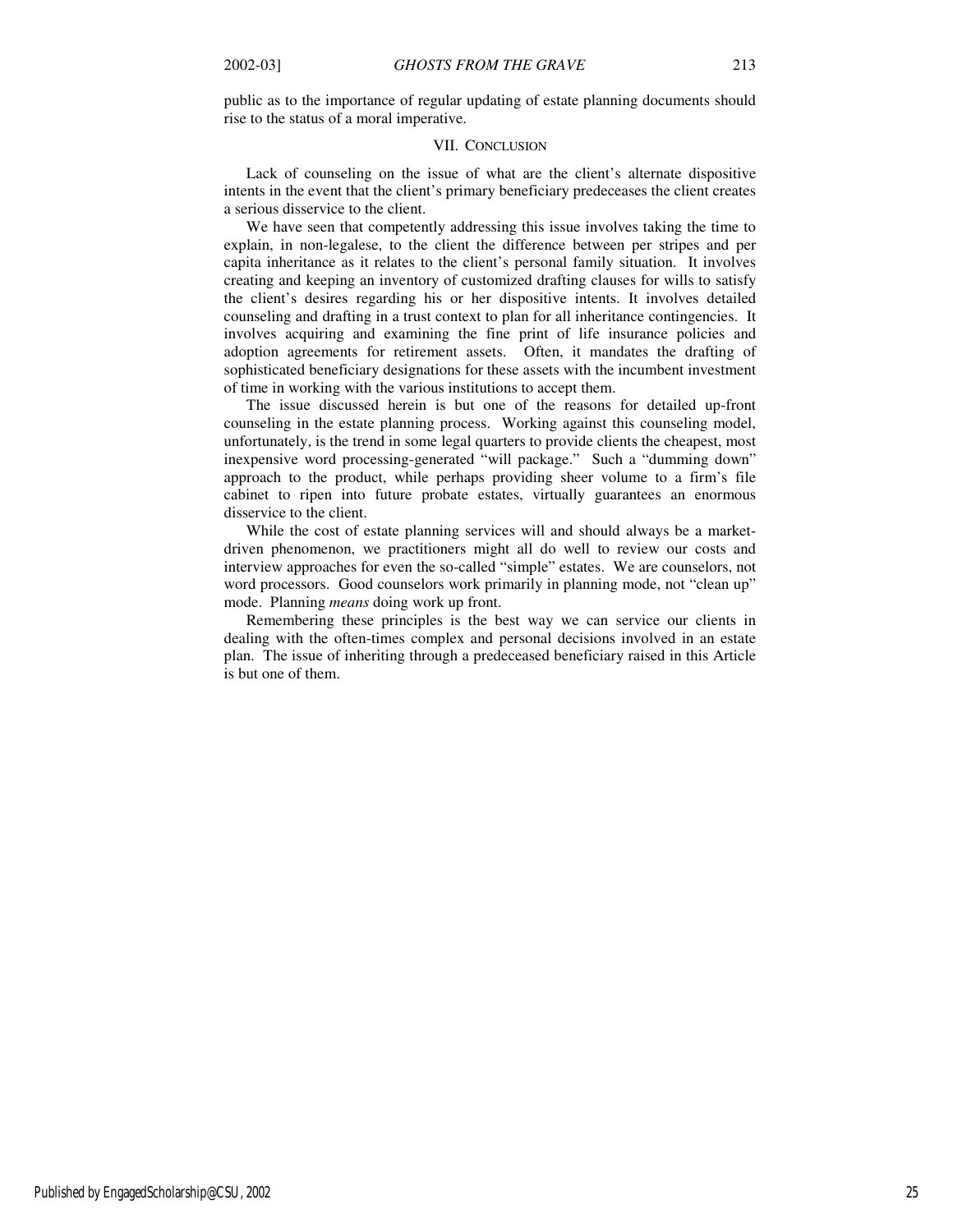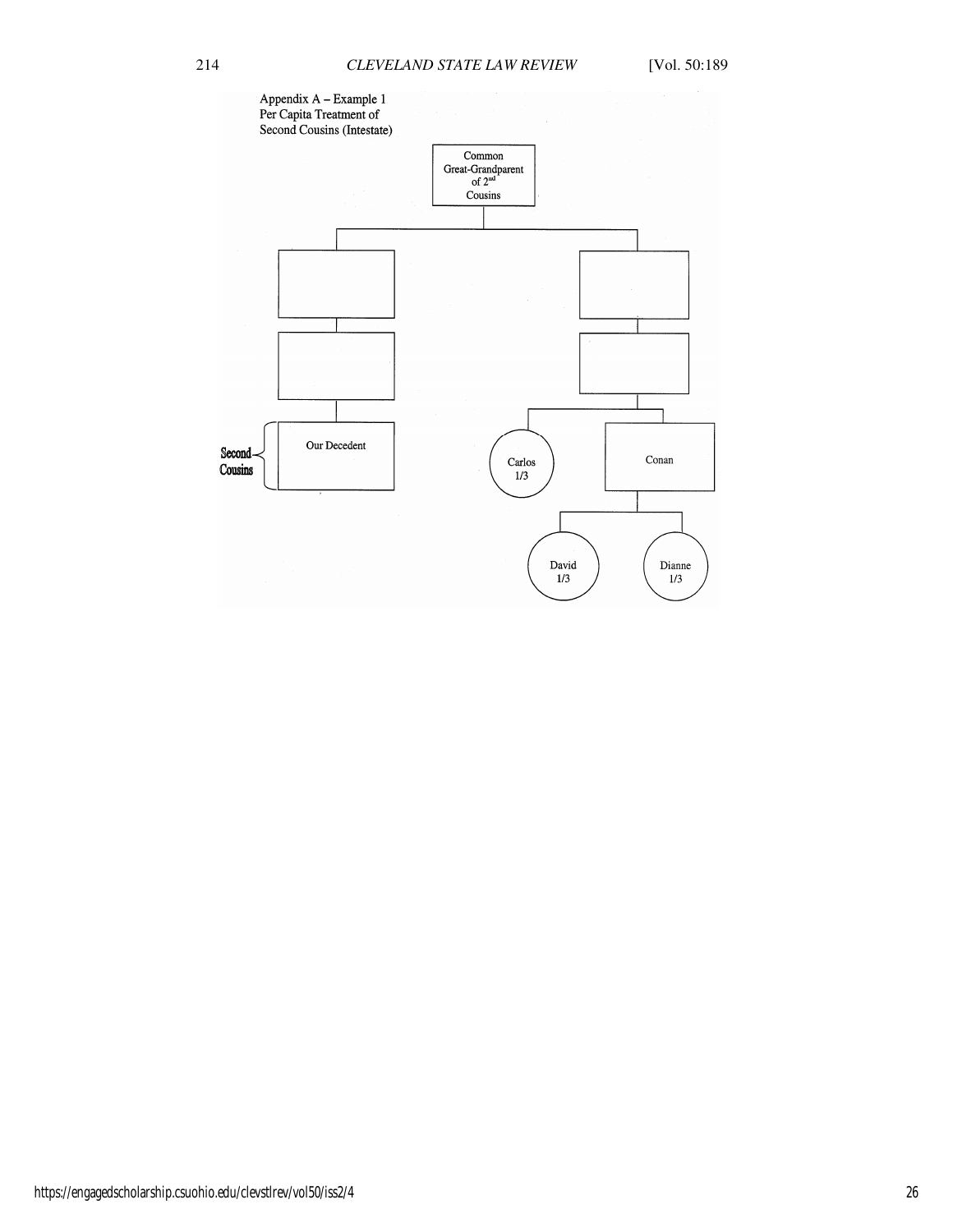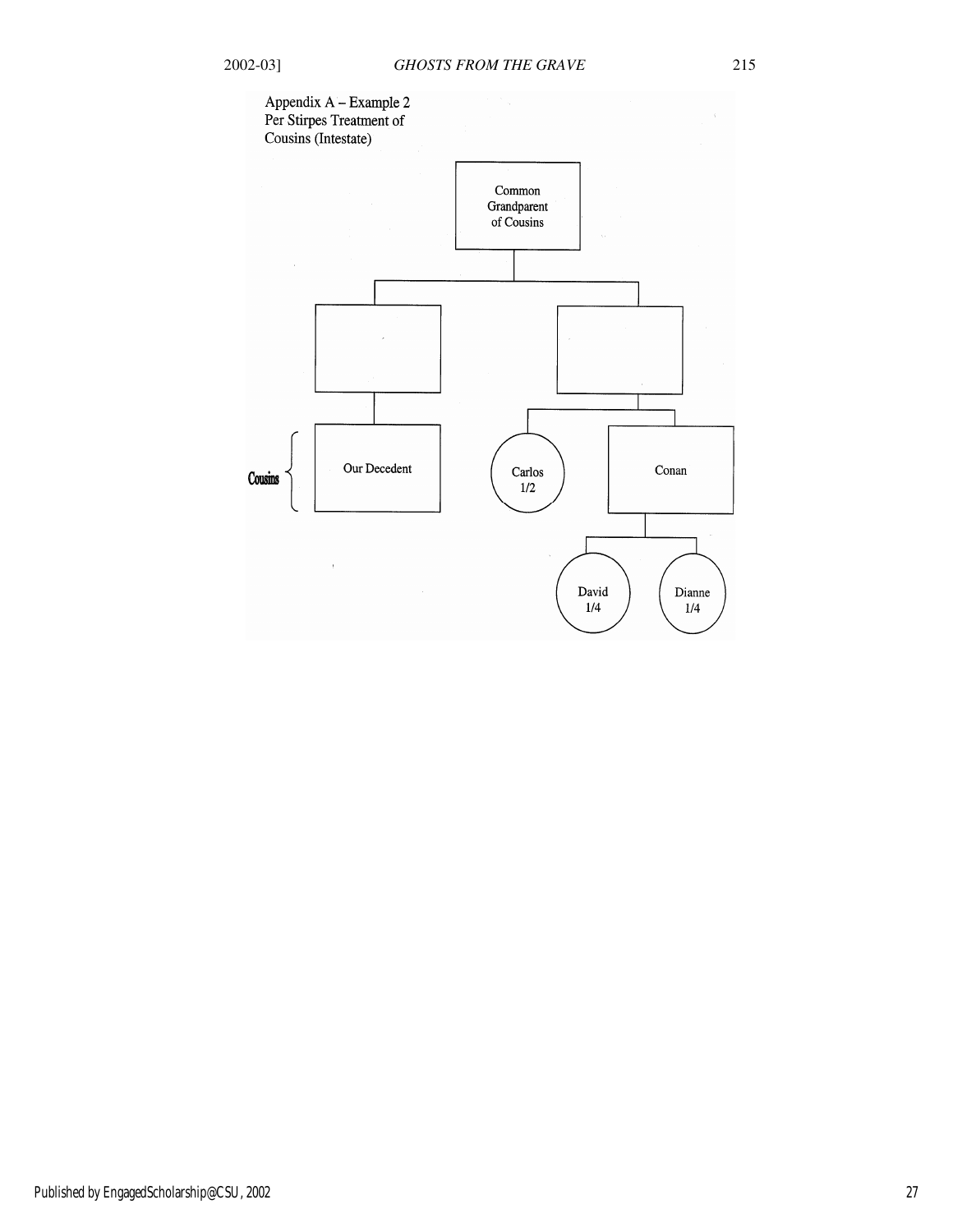# Appendix A-Example 3 (Taking Intestate Through Predeceased Cousins)

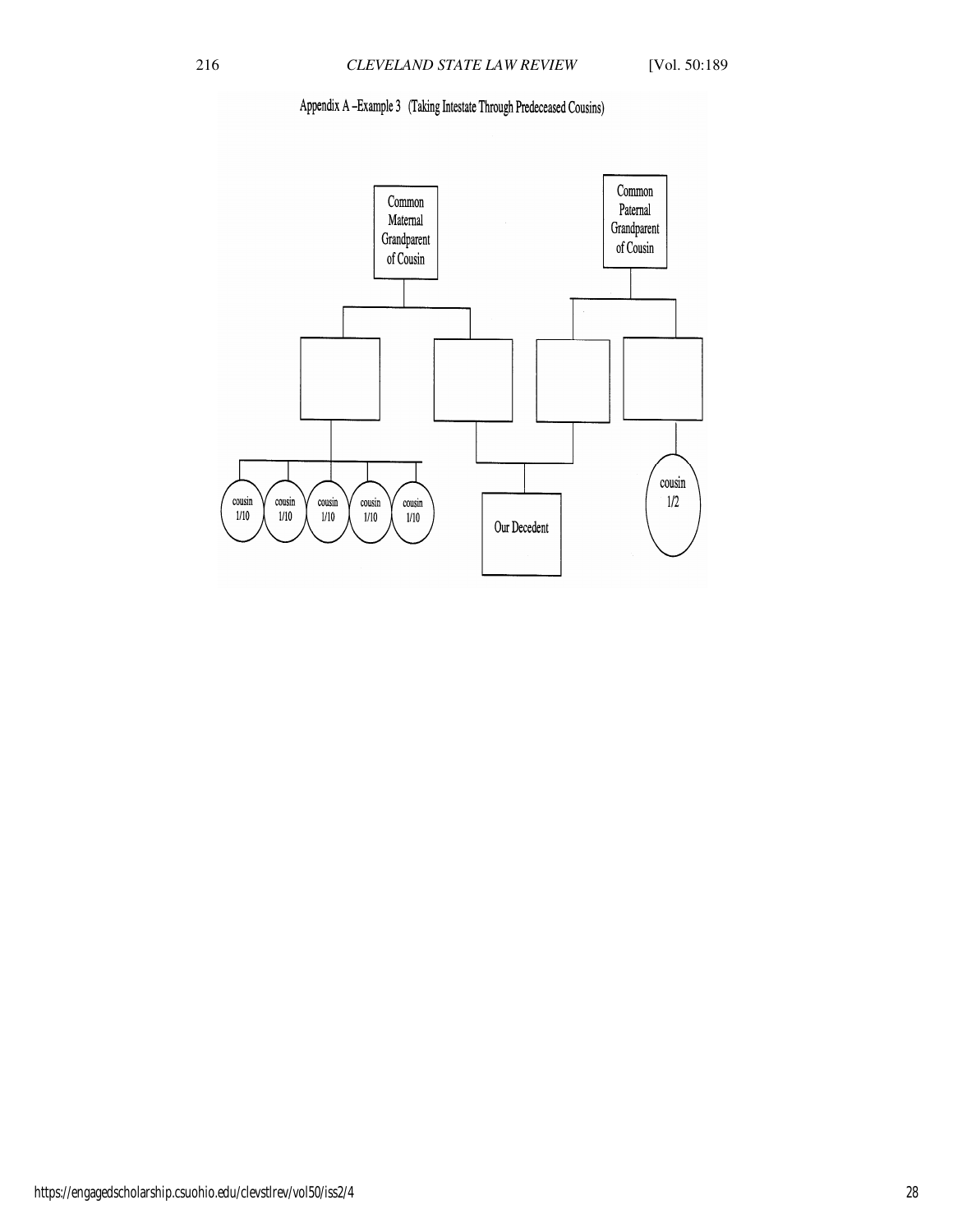

# Appendix A -Example 4 (Taking Intestate through Predeceased 2d Cousins)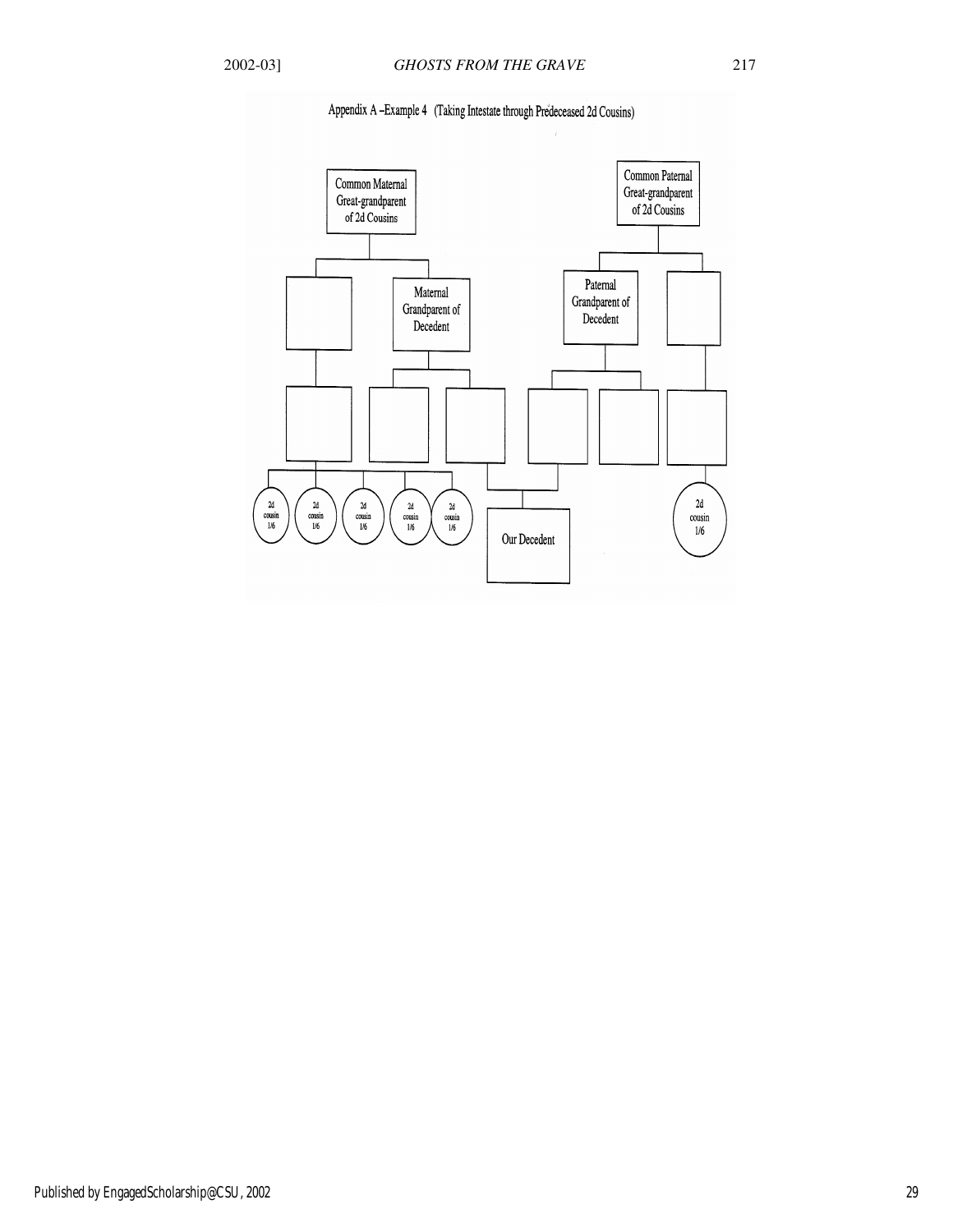